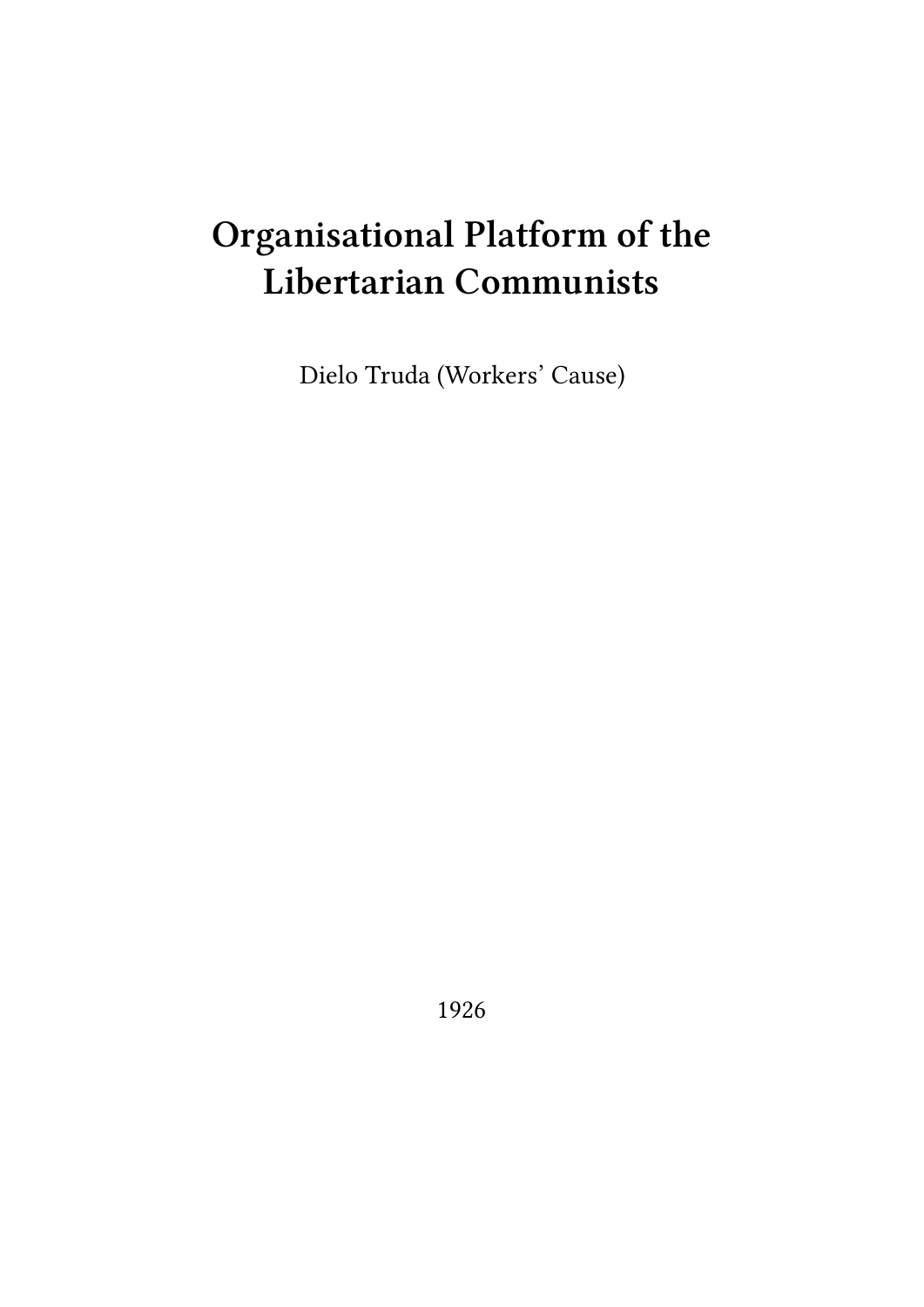# **Contents**

|                                                                               | 3              |
|-------------------------------------------------------------------------------|----------------|
|                                                                               | 5              |
|                                                                               | $\overline{7}$ |
|                                                                               | 8              |
| <b>General Section</b>                                                        | 12             |
|                                                                               | 12             |
| 2. The necessity of a violent social revolution                               | 13             |
| 3. Anarchists and libertarian communism                                       | 13             |
| 4. The negation of democracy. Democracy is one of the forms of bour-          |                |
|                                                                               | 15             |
| 5. The negation of the state and authority                                    | 15             |
| 6. The role of the masses and the role of the anarchists in the social strug- |                |
|                                                                               | 16             |
|                                                                               | 19             |
|                                                                               | 21             |
| <b>Constructive Section</b>                                                   | 23             |
|                                                                               | 24             |
|                                                                               | 24             |
|                                                                               | 26             |
|                                                                               | 27             |
| <b>Organisational Section</b>                                                 | 30             |
|                                                                               | 30             |
| 2. Tactical Unity or the Collective Method of Action:                         | 30             |
|                                                                               | 31             |
|                                                                               | 31             |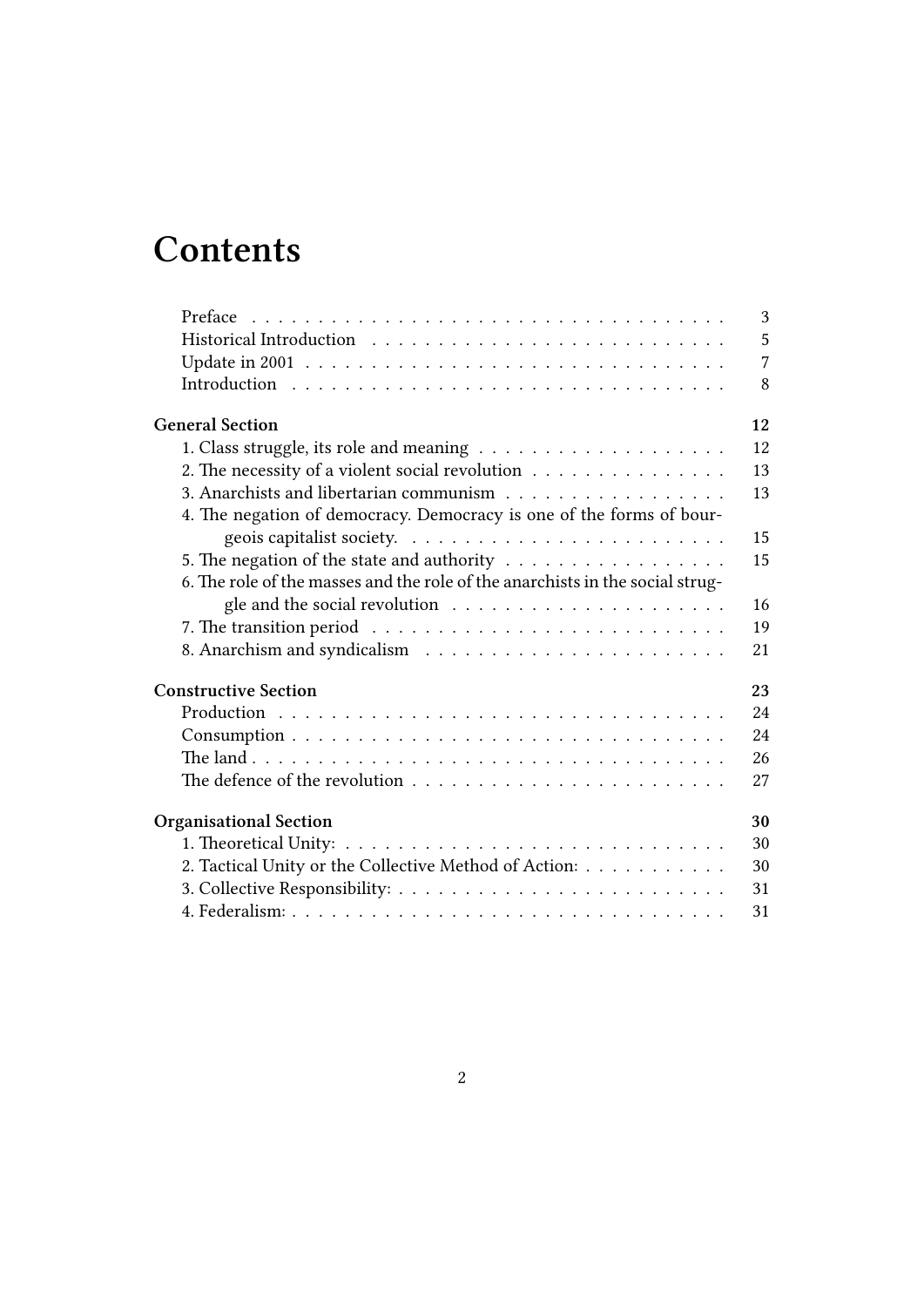# <span id="page-2-0"></span>**Preface**

*In 1926 a group of exiled Russian anarchists in France, the Dielo Trouda (Workers' Cause) group, published this pamphlet. It arose not from some academic study but from their experiences in the 1917 Russian revolution. They had taken part in the overthrow of the old ruling class, had been part of the blossoming of workers' and peasants' self-management, had shared the widespread optimism about a new world of socialism and freedom … and had seen its bloody replacement by State Capitalism and the Bolshevik Party dictatorship.*

The Russian anarchist movement had played a far from negligible part in the revolution. At the time there were about 10,000 active anarchists in Russia, not including the movement in the Ukraine led by Nestor Makhno. There were at least four anarchists on the Bolshevik dominated Military Revolutionary Committee which engineered the seizure of power in October. More importantly, anarchists were involved in the factory committees which had sprung up after the February revolution. These were based in workplaces, elected by mass assemblies of the workers and given the role of overseeing the running of the factory and co-ordinating with other workplaces in the same industry or region. Anarchists were particularly influential among the miners, dockers, postal workers, bakers and played an important role in the All-Russian Conference of Factory Committees which met in Petrograd on the eve of the revolution. It was to these committees that the anarchists looked as a basis for a new self-management which would be ushered in after the revolution.

However the revolutionary spirit and unity of October 1917 did not last long. The Bolsheviks were eager to suppress all those forces on the left that they saw as obstacles blocking their way to "one party" power. The anarchists and some others on the left believed that the working class were capable of exercising power through their own committees and soviets (councils of elected delegates). The Bolsheviks did not.They put forward the proposition that the workers were not yet able to take control of their destiny and therefore the Bolsheviks would take power themselves as an "interim measure" during the "transitional period". This lack of confidence in the abilities of ordinary people and the authoritarian seizure of power was to lead to the betrayal of the interests of the working class, and all its hopes and dreams.

In April 1918 the anarchist centres in Moscow were attacked, 600 anarchists jailed and dozens killed. The excuse was that the anarchists were "uncontrollable", whatever that may have meant unless it was simply that they refused to obey the Bolshevik leaders. The real reason was the formation of the Black Guards which had been set up to fight the brutal provocation's and abuses of the Cheka (the forerunners of today's KGB).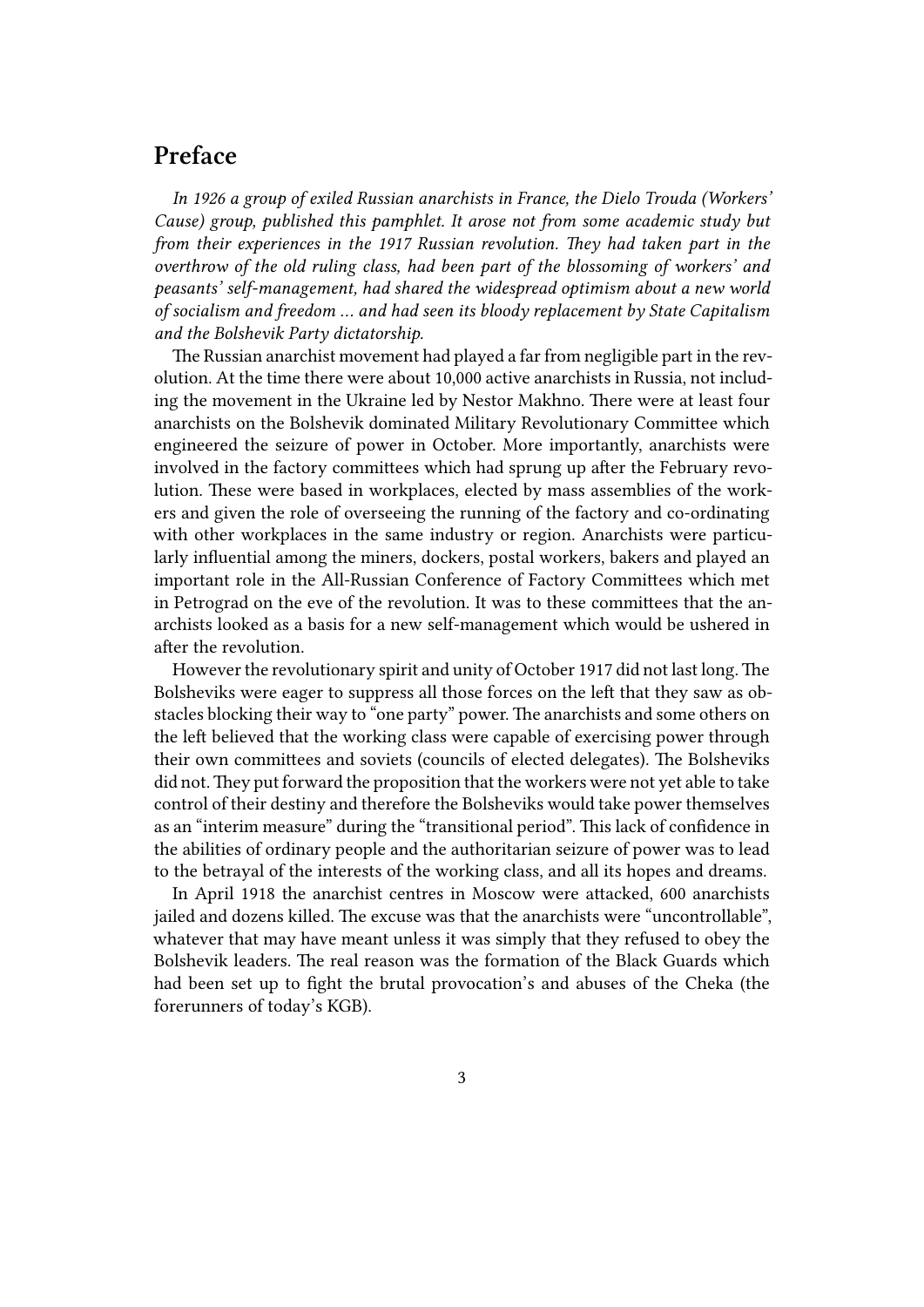Anarchists had to decide where they stood. One section worked with the Bolsheviks, and went on to join them, though a concern for efficiency and unity against reaction — Another section fought hard to defend the gains of the revolution against what they correctly saw would develop into a new ruling class. The Makhnovist movement in the Ukraine and the Kronstadt uprising were the last important battles. By 1921 the anti-authoritarian revolution was dead. This defeat has had deep and lasting effects on the international workers' movement.

It was the hope of the authors that such a disaster would not happen again. As a contribution they wrote what has become known as "The Platform". It looks at the lessons of the Russian anarchist movement, its failure to build up a presence within the working class movement big enough and effective enough to counteract the tendency of the Bolsheviks and other political groups to substitute themselves for the working class. It sets out a rough guide suggesting how anarchists should organise, in short how we can be effective.

It stated very simple truths such as it being ludicrous to have an organisation which contains groups that have mutually antagonistic and contradictory definitions of anarchism. It pointed out that we need formal agreed structures covering written policies, the role of officers, the need for membership dues and so on; the sort of structures that allow for large and effective democratic organisation.

When first published it came under attack from some of the best known anarchist personalities of the time such as Errico Malatesta and Alexander Berkman. They accused it of being "Just one step away from Bolshevism" and an attempt to "Bolshevise anarchism". This reaction was over the top but may have partly resulted from the proposal for a General Union of Anarchists. The authors did not spell out clearly what the relationship would be between this organisation and other groups of anarchists outside it. It goes without saying that there should be no problem about separate anarchist organisations working together on issues where they share a common outlook and strategy.

Neither, as has been said by both its detractors and some of its latter day supporters, is it a programme for "moving away from anarchism towards libertarian communism". The two terms are completely interchangeable. It was written to pinpoint the failure of the Russian anarchists in their theoretical confusion; and thus lack of national co-ordination, disorganisation and political uncertainty. In other words, ineffectiveness. It was written to open a debate within the anarchist movement. It points, not towards any compromise with authoritarian politics, but to the vital necessity to create an organisation that will combine effective revolutionary activity with fundamental anarchist principles.

It is not a perfect programme now, and neither was it back in 1926. It has its weaknesses. It does not explain some of its ideas in enough depth, it may be argued that it does not cover some important issues at all. But remember that it is a small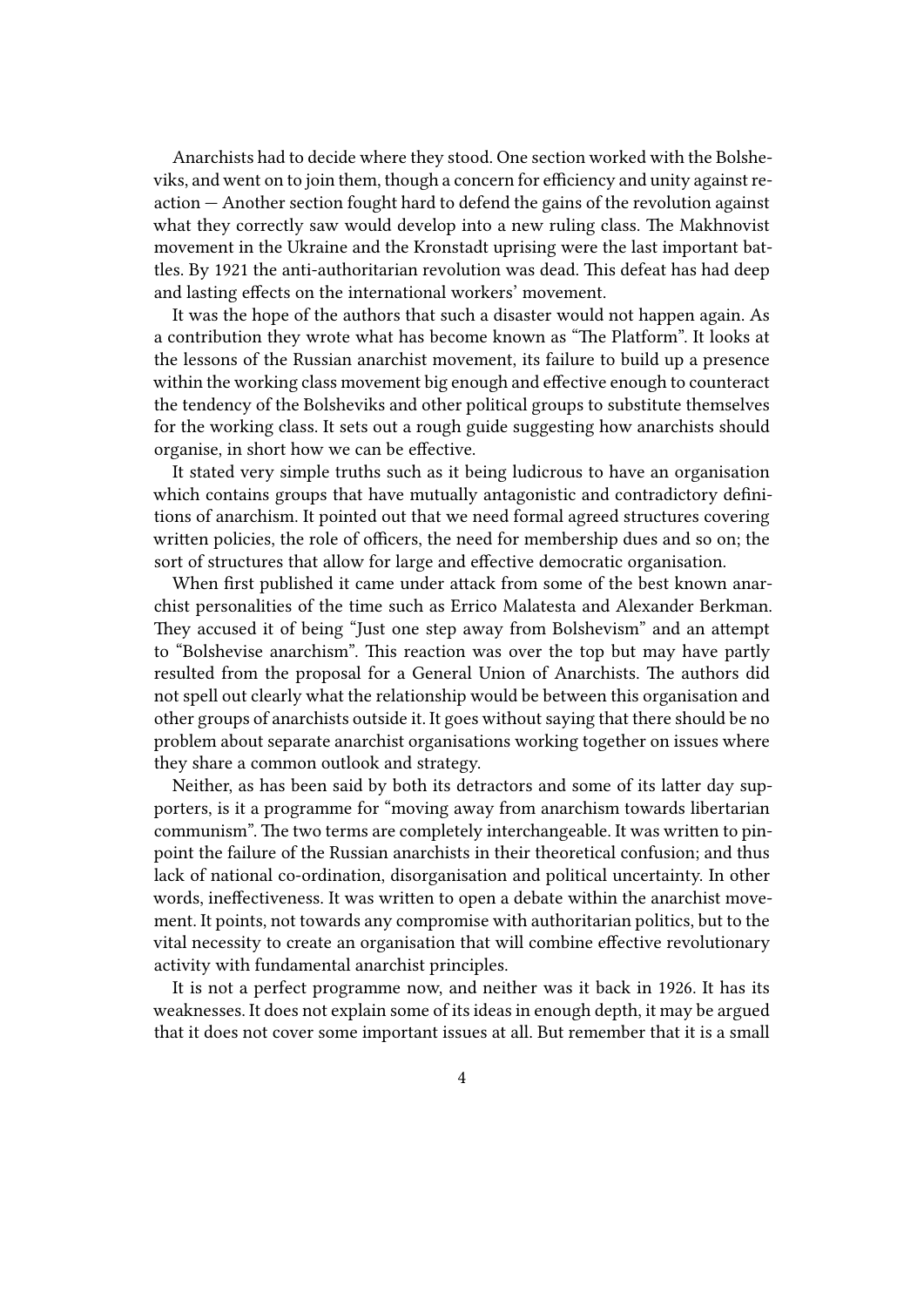pamphlet and not a 26 volume encyclopaedia. The authors make it very clear in their own introduction that it is not any kind of 'bible'. It is not a completed analysis or programme, it is a contribution to necessary debate  $-$  a good starting point.

Lest anyone doubt its relevance today, it must be said that the basic ideas of "The Platform" are still in advance of the prevailing ideas in the anarchist movement internationally. Anarchists seek to change the world for the better, this pamphlet points us in the direction of some of the tools we need for that task.

Alan MacSimoin, 1989

#### <span id="page-4-0"></span>**Historical Introduction**

*Nester Makhno and Piotr Arshinov with other exiled Russian and Ukrainian anarchists in Paris, launched the excellent bimonthly Dielo Trouda in 1925. It was an anarchist communist theoretical review of a high quality. Years before, when they had both been imprisoned in the Butirky prison in Moscow, they had hatched the idea of such a review. Now it was to be put into practice. Makhno wrote an article for nearly every issue during the course of three years. In 1926 the group was joined by Ida Mett (author of the expose of Bolshevism, "The Kronstadt Commune"), who had recently fled from Russia. That year also saw the publication of the 'Organisational Platform'.*

The, publication of the 'Platform' was met with ferocity and indignation by many in the international anarchist movement. First to attack it was the Russian anarchist Voline, now also in France, and founder with Sebastian Faure of the 'Synthesis' which sought to justify a mish-mash of anarchist-communism, anarchosyndicalism and individualist anarchism. Together with Molly Steimer, Fleshin, and others, he wrote a reply stating that to "maintain that anarchism is only a theory of classes is to limit it to a single viewpoint".

Not to be deterred, the Dielo Trouda group issued, on 5 February 1927 an invitation to an 'international conference' before which a preliminary meeting was to be held on the 12<sup>th</sup> of the same month. Present at this meeting, apart from the Dielo Trouda group, was a delegate from the French Anarchist Youth, Odeon; a Bulgarian, Pavel, in an individual capacity; a delegate of the Polish anarchist group, Ranko, and another Pole in an individual capacity; several Spanish militants, among them Orobon Fernandez, Carbo, and Gibanel; an Italian, Ugo Fedeli; a Chinese, Chen; and a Frenchman, Dauphlin-Meunier; all in individual capacities. This first meeting was held in the small backroom of a Parisian cafe.

A provisional Commission was set up, composed of Makhno, Chen and Ranko. A circular was sent out to all anarchist groups on 22 February. An international conference was called and took place on 20 April 1927, at Hay-les-Roses near Paris, in the cinema Les Roses.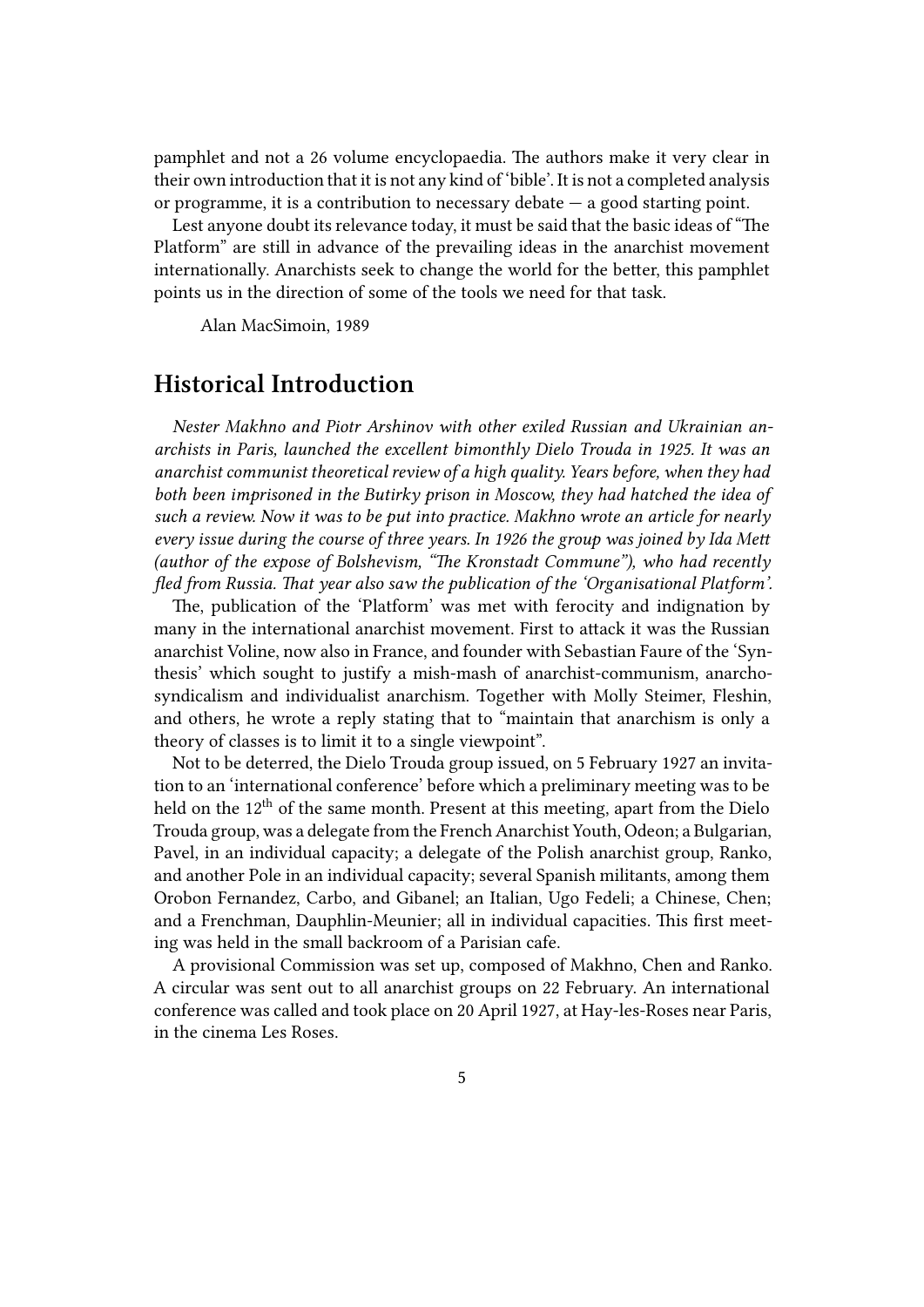As well as those who attended the first meeting was one Italian delegate who supported the 'Platform', Bifolchi, and another Italian delegation from the magazine 'Pensiero e Volonta', Luigi Fabbri, Camillo Berneri, and Ugo Fedeli. The French had two delegations, one of Odeon, favourable to the 'Platform' and another with Severin Ferandel.

A proposal was put forward to:

- 1. Recognise the class struggle as the most important facet of the anarchist idea;
- 2. Recognise Anarchist-Communism as the basis of the movement;
- 3. Recognise syndicalism as a principal method of struggle;
- 4. Recognise the need for a 'General Union of Anarchists' based on ideological and tactical unity and collective responsibility;
- 5. Recognise the need for a positive programme to realise the social revolution.

After a long discussion some modifications of the original proposal were put forward. However nothing was achieved as the police broke up the meeting and arrested all those present. Makhno risked being deported and only a campaign led by the French anarchists stopped this. But the proposal to set up an 'International Federation of Revolutionary Anarchist Communists' had been thwarted, and some of those who had participated in the conference refused to sanction it any further.

Other attacks on the 'Platform' from Fabbri, Berneri, the anarchist historian Max Nettlau, and the famed Italian anarchist Malatesta followed. The Dielo Trouda group replied with 'A Reply to the Confusionists of Anarchism' and then a further statement by Arshniov on the 'Platform' in 1929. Arshinov was soured by the reaction to the 'Platform' and returned to the USSR in 1933. He was charged with 'attempting to restore Anarchism in Russia' and executed in 1937, during Stalin's purges.

The 'Platform' failed to establish itself on an international level, but it did have an effect on several movements. In France, the situation was marked by a series of splits and fusion's, the 'Platformists' sometimes controlling the main anarchist organisation, at other times forced to leave and set up their own groupings. In Italy the supporters of the 'Platform' set up a small 'Unione Anarco Comunista Italiana' which soon collapsed. In Bulgaria, the discussion over organisation caused the reconstitution of the Anarchist Communist Federation of Bulgaria (F.A.C.B.) on a "concrete platform" "for a permanent and structured anarchist specific organisation" "built on the principles and tactics of libertarian communism". However, the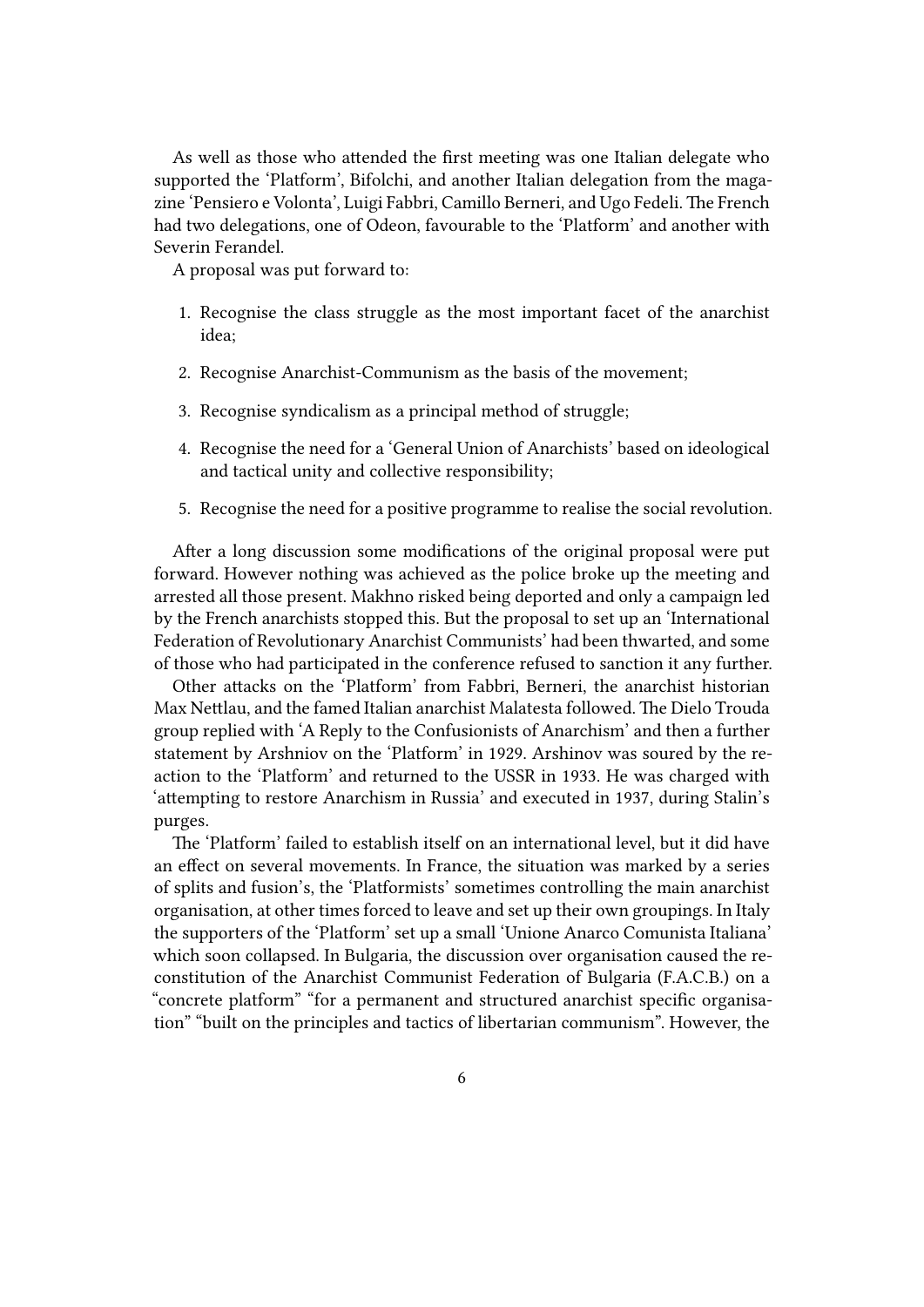hard-line 'Platformists' refused to recognise the new organisation and denounced it in their weekly 'Prouboujdane', before collapsing shortly afterwards.

Similarly in Poland, the Anarchist Federation of Poland (AFP) recognised the overthrow of capitalism and the state through class struggle and social revolution, and the creation of a new society based on workers and peasants councils and a specific organisation built on theoretical unity but rejected the 'Platform' saying it had authoritarian tendencies. In Spain, as Juan Gomez Casas in his 'Anarchist Organisation — The History of the F.A.I.' says "Spanish anarchism was concerned with how to retain and increase the influence that it had since the International first arrived in Spain". The Spanish anarchists did not at that time have to worry about breaking out of isolation, and of competing with the Bolsheviks. In Spain the Bolshevik influence was still small. The 'Platform' hardly affected the Spanish movement. When the anarchist organisation the 'Federacion Anarquista Iberica' was set up in 1927, the 'Platform' could not be discussed, though it was on the agenda, because it had not yet been translated. As J. Manuel Molinas, Secretary at the time of the Spanish-language Anarchist Groups in France — later wrote to Casas 'The platform of Arshinov and other Russian anarchists had very little influence on the movement in exile or within the country… 'The Platform' was an attempt to renew, to give greater character and capacity to the international anarchist movement in light of the Russian Revolution. Today, after our own experience, it seems to me that their effort was not fully appreciated."

The World War interrupted the development of the anarchist organisations, but the controversy over the 'Platform' re-emerged with the founding of the Federation Comuniste Libertaire in France, and the Gruppi Anarchici di Azione Proletaria in Italy in the early 50's. Both used the 'Platform' as a reference point (there was also a small Federacion Communista Libertaria of Spanish exiles). This was to be followed in the late  $60s -$  early 70s by the founding of such groups as the Organisation of Revolutionary Anarchists in Britain and the Organisation Revolutionnaire Anarchiste in France.

The 'Platform' continues to be a valuable historical reference when classstruggle anarchists, seeking greater effectiveness and a way out of political isolation, stagnation and confusion, look around for answers to the problems they face.

Nick Heath, 1989

#### <span id="page-6-0"></span>**Update in 2001**

With the rapid growth of anarchism in the aftermath of the fall of the Berlin wall the platform has again become an important document for groups and indi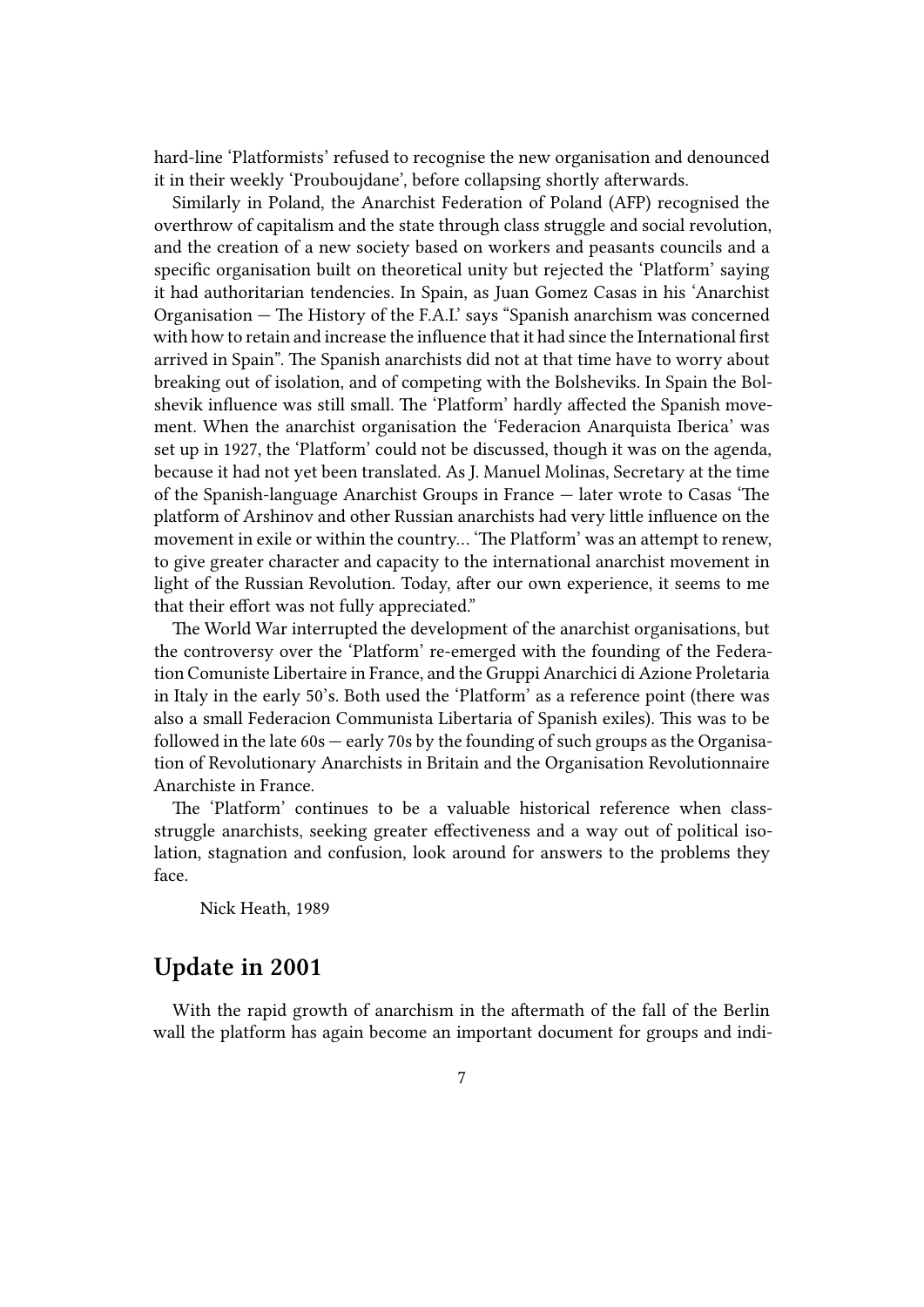viduals seeking to overcome the anti-organisational tendencies of parts of the new anarchism.

By February of 2001 the influence of the Platform is wider than it has ever been with translations into Turkish Polish, Swedish, French, Hebrew, Spanish, Portuguese, Dutch and Italian on the internet. New groups have emerged in Eastern Europe and South America quite often with the core ideas of the platform being 're-invented' before these groups discovered the historic text. There are anarchist groups in France, Italy, Uruguay, Lebanon, Switzerland, Britain, Poland, Ireland, Brazil, Argentina, Chile, USA, Canada and the Czech republic that source their current organisational methods on some of the ideas in the Platform.

Andrew Flood

Feb 2001

#### <span id="page-7-0"></span>**Introduction**

*It is very significant that, in spite of the strength and incontestably positive character of libertarian ideas, and in spite of the forthrightness and integrity of anarchist positions in the facing up to the social revolution, and finally the heroism and innumerable sacrifices borne by the anarchists in the struggle for libertarian communism, the anarchist movement remains weak despite everything, and has appeared, very often, in the history of working class struggles as a small event, an episode, and not an important factor.*

This contradiction between the positive and incontestable substance of libertarian ideas, and the miserable state in which the anarchist movement vegetates, has its explanation in a number of causes, of which the most important, the principal, is the absence of organisational principles and practices in the anarchist movement.

In all countries, the anarchist movement is represented by several local organisations advocating contradictory theories and practices, having no perspectives for the future, nor of a continuity in militant work, and habitually disappearing, hardly leaving the slightest trace behind them.

Taken as a whole, such a state of revolutionary anarchism can only be described as 'chronic general disorganisation'.

Like yellow fever, this disease of disorganisation introduced itself into the organism of the anarchist movement and has shaken it for dozens of years.

It is nevertheless beyond doubt that this disorganisation derives from from some defects of theory: notably from a false interpretation of the principle of individuality in anarchism: this theory being too often confused with the absence of all responsibility. The lovers of assertion of 'self', solely with a view to personal plea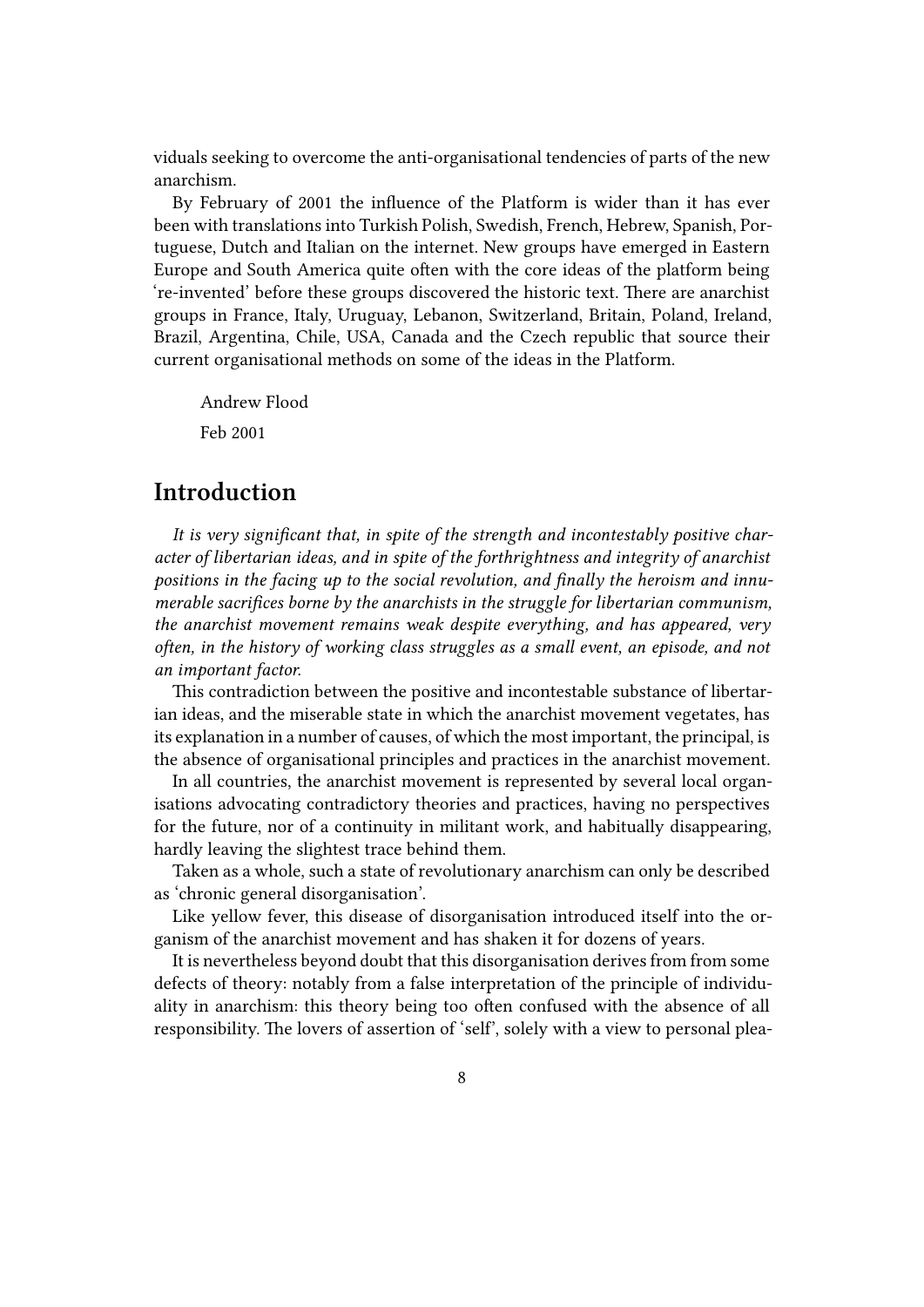sure. obstinately cling to the chaotic state of the anarchist movement. and refer in its defence to the immutable principles of anarchism and its teachers.

But the immutable principles and teachers have shown exactly the opposite.

Dispersion and scattering are ruinous: a close-knit union is a sign of life and development. This lax of social struggle applies as much to classes as to organisations.

Anarchism is not a beautiful utopia, nor an abstract philosophical idea, it is a social movement of the labouring masses. For this reason it must gather its forces in one organisation, constantly agitating, as demanded by reality and the strategy of class struggle.

"We are persuaded", said Kropotkin, "that the formation of an anarchist organisation in Russia, far from being prejudicial to the common revolutionary task, on the contrary it is desirable and useful to the very greatest degree." (Preface to *The Paris Commune* by Bakunin, 1892 edition.)

Nor did Bakunin ever oppose himself to the concept of a general anarchist organisation. On the contrary, his aspirations concerning organisations, as well as his activity in the  $1<sup>st</sup> IWMA$ , give us every right to view him as an active partisan of just such an organisation.

In general, practically all active anarchist militants fought against all dispersed activity, and desired an anarchist movement welded by unity of ends and means.

It was during the Russian revolution of 1917 that the need for a general organisation was felt most deeply and most urgently. It was during this revolution that the libertarian movement showed the greatest decree of sectionalism and confusion. The absence of a general organisation led many active anarchist militants into the ranks of the Bolsheviks. This absence is also the cause of many other present day militants remaining passive, impeding all use of their strength, which is often quite considerable.

We have an immense need for an organisation which, having gathered the majority of the participants of the anarchist movement, establishes in anarchism a general and tactical political line which would serve as a guide to the whole movement.

It is time for anarchism to leave the swamp of disorganisation, to put an end to endless vacillations on the most important tactical and theoretical questions, to resolutely move towards a clearly recognised goal, and to operate an organised collective practice.

It is not enough, however, to establish the vital need of such an organisation: it is also necessary to establish the method of, its creation.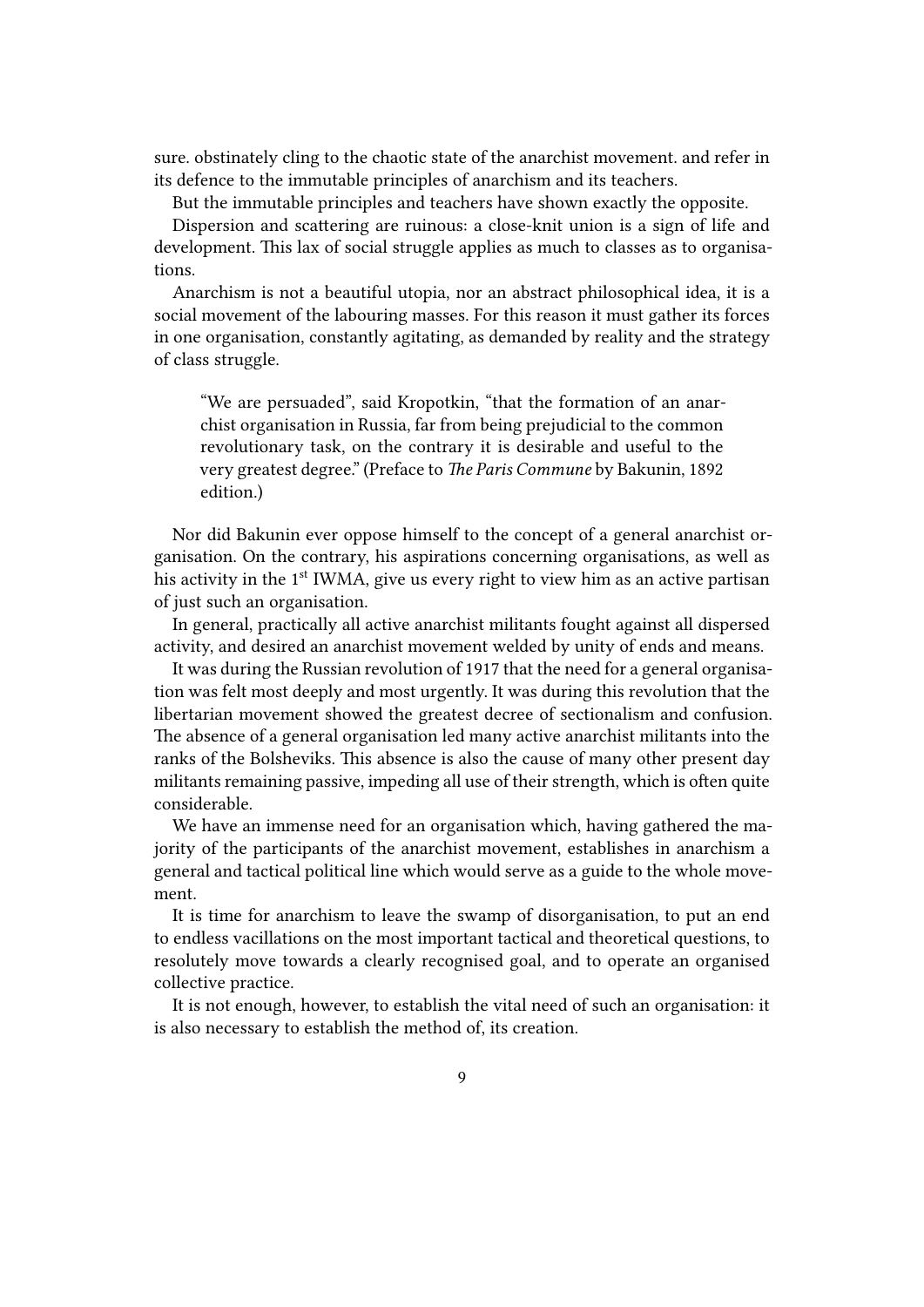We reject as theoretically and practically inept the idea of creating an organisation after the recipe of the 'synthesis', that is to say re-uniting the representatives of different tendencies of anarchism. Such an organisation, having incorporated heterogeneous theoretical and practical elements, would only be a mechanical assembly of individuals each having a different conception of all the questions of the anarchist movement, an assembly which would inevitably disintegrate on encountering reality.

The anarcho-syndicalist method does not resolve the problem of anarchist organisation, for it does not give priority to this problem, interesting itself solely in penetrating and gaining strength in the industrial proletariat.

However, a great deal cannot be achieved in this area, even in gaining a footing, unless there is a general anarchist organisation.

The only method leading to the solution of the problem of general organisation is, in our view, to rally active anarchist militants to a base of precise positions: theoretical, tactical and organisational, i.e. the more or less perfect base of a homogeneous programme.

The elaboration of such a programme is one of the principal tasks imposed on anarchists by the social struggle of recent years. It is to this task that the group of Russian anarchists in exile dedicates an important part of its efforts.

The Organisational Platform published below represents the outlines, the skeleton of such a programme. It must serve as the first step towards rallying libertarian forces into a single, active revolutionary collective capable of struggle: the General Union of Anarchists.

We have no doubts that there are gaps in the present platform. It has gaps, as do all new, practical steps of any importance. It is possible that certain important positions have been missed, or that others are inadequately treated, or that still others are too detailed or repetitive. All this is possible, but not of vital importance. What is important is to lay the foundations of a general organisation, and it is this end which is attained, to a necessary degree, by the present platform.

It is up to the entire collective, the General Union of Anarchists, to enlarge it, to later give it depth, to make of it a definite platform for the whole anarchist movement.

On another level also we have doubts. We foresee that several representatives of self-styled individualism and chaotic anarchism will attack us, foaming at the mouth, and accuse us of breaking anarchist principles. However, we know that the individualist and chaotic elements understand by the title 'anarchist principles' political indifference, negligence and absence of all responsibility, which have caused in our movement almost incurable splits, and against which we are struggling with all our energy and passion. This is why we can calmly ignore the attacks from this camp.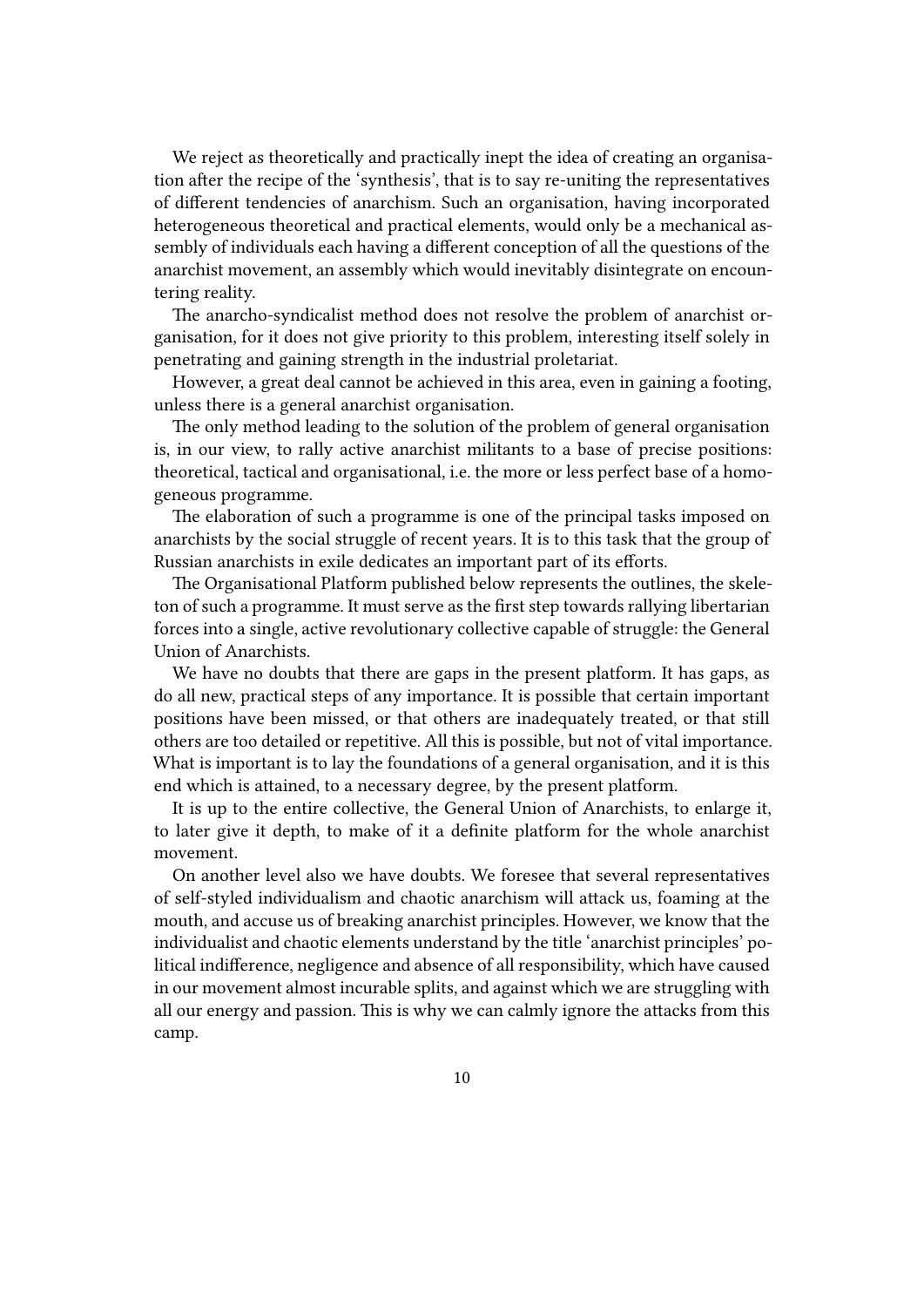We base our hope on other militants: on those who remain faithful to anarchism, having experienced and suffered the tragedy of the anarchist movement, and are painfully searching for a solution.

Further. we place great hopes on the young anarchists who, born in the breath of the Russian revolution, and placed from the start in the midst of constructive problems, will certainly demand the realisation of positive and organisational principles in anarchism.

We invite all the Russian anarchist organisations dispersed in various countries of the world, and also isolated militants, to unite on the basis of a common organisational platform.

Let this platform serve as the revolutionary backbone, the rallying point of all the militants of the Russian anarchist movement! Let it form the foundations for the General Union of Anarchists!

Long Live the Social Revolution of the Workers of the World!

The *Dielo Trouda Group* Paris. 20.6.1926.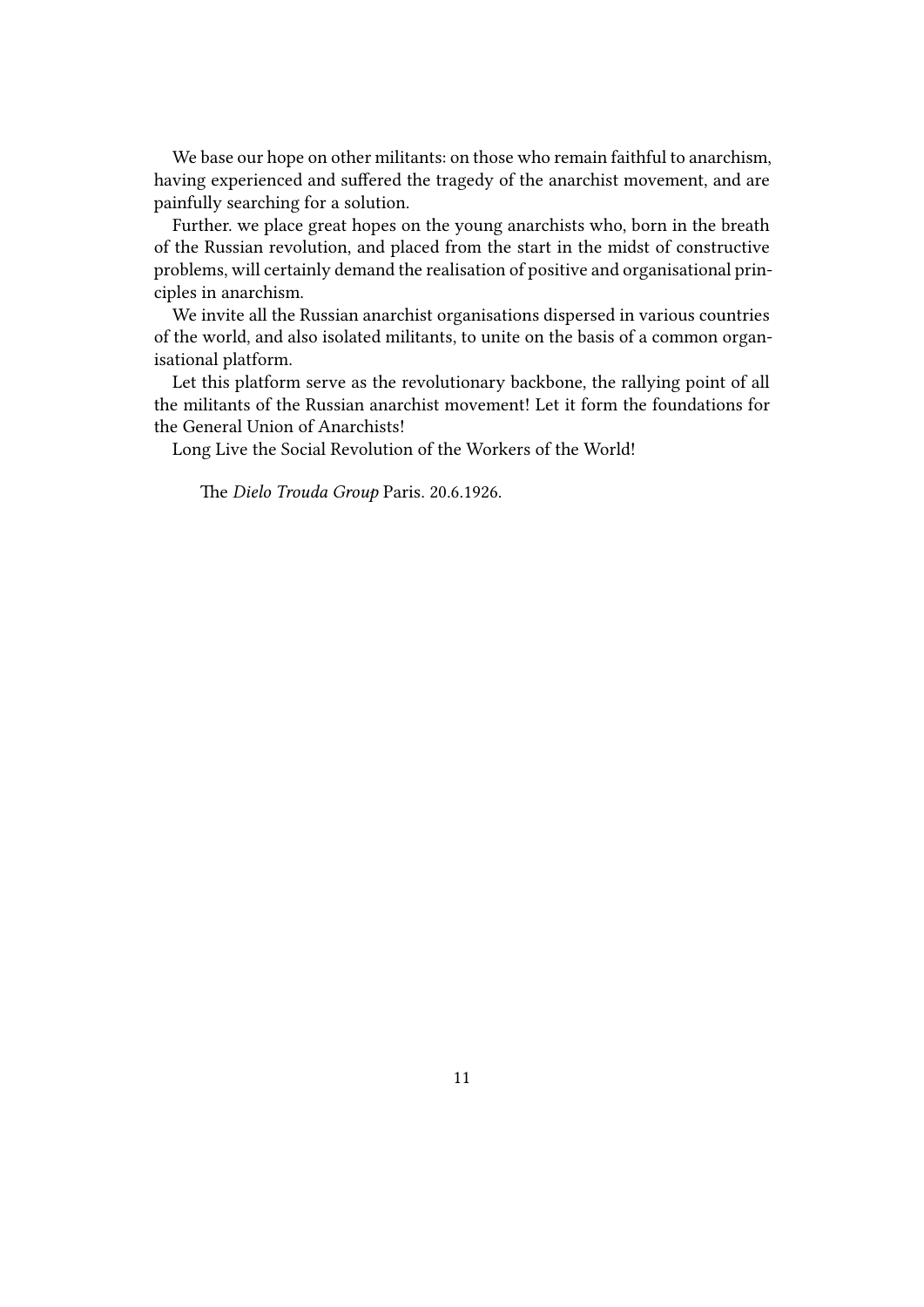# <span id="page-11-0"></span>**General Section**

# <span id="page-11-1"></span>**1. Class struggle, its role and meaning**

There is no one single humanity

There is a humanity of classes

Slaves and Masters

*Like all those which have preceded it, the bourgeois capitalist society of our times is not 'one humanity'. It is divided into two very distinct camps, differentiated socially by their situations and their functions, the proletariat (in the wider sense of the word), and the bourgeoisie.*

The lot of the proletariat is, and has been for centuries, to carry the burden of physical, painful work from which the fruits come, not to them, however, but to another, privileged class which owns property, authority, and the products of culture (science, education, art): the bourgeoisie. The social enslavement and exploitation of the working masses form the base on which modern society stands, without which this society could not exist.

This generated a class struggle, at one point taking on an open, violent character, at others a semblance of slow and intangible progress, which reflects needs, necessities, and the concept of the justice of workers.

In the social domain all human history represents an uninterrupted chain of struggles waged by the working masses for their rights, liberty, and a better life — In the history of human society this class struggle has always been the primary factor which determined the form and structure of these societies.

The social and political regime of all states is above all the product of class struggle. The fundamental structure of any society shows us the stage at which the class struggle has gravitated and is to be found. The slightest change in the course of the battle of classes, in the relative locations of the forces of the class struggle, produces continuous modifications in the fabric and structure of society.

Such is the general, universal scope and meaning of class struggle in the life of class societies.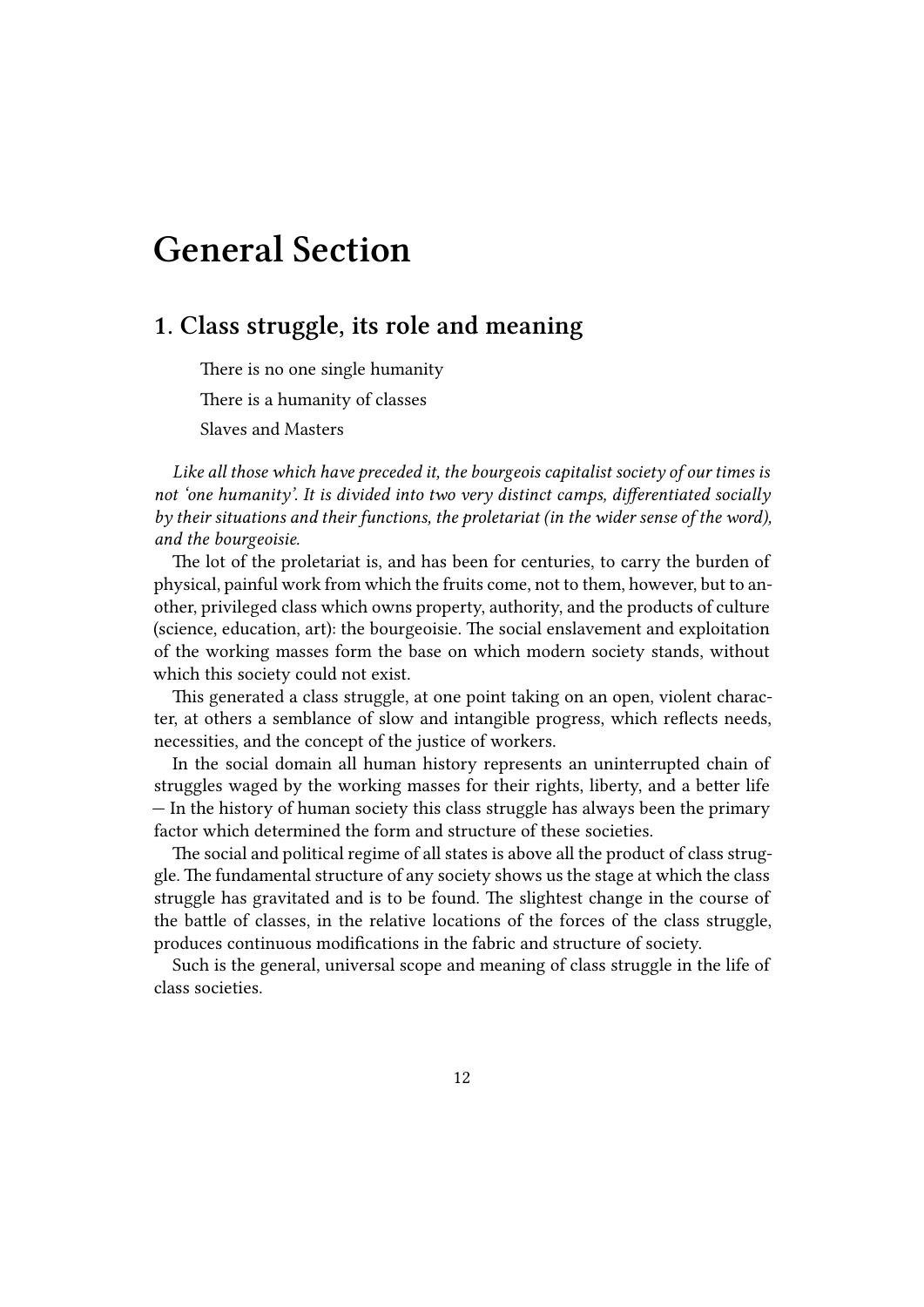### <span id="page-12-0"></span>**2. The necessity of a violent social revolution**

The principle of enslavement and exploitation of the masses by violence constitutes the basis of modern society. All the manifestations of its existence: the economy, politics, social relations, rest on class violence, of which the servicing organs are: authority, the police, the army, the judiciary. Everything in this society: each enterprise taken separately, likewise the whole State system, is nothing but the rampart of capitalism, from where they keep a constant eye on the workers, where they always have ready the forces intended to repress all movements by the workers which threaten the foundation or even the tranquillity of that society.

At the same time the system of this society deliberately maintains the working masses in a state of ignorance and mental stagnation; it prevents by force the raising of their moral and intellectual level, in order to more easily get the better of them.

The progress of modern society: the technical evolution of capital and the perfection of its political system, fortifies the power of the ruling classes, and makes the struggle against them more difficult, thus postponing the decisive moment of the emancipation of labour.

Analysis of modern society leads us to the conclusion that the only way to transform capitalist society into a society of free workers is the way of violent social revolution.

#### <span id="page-12-1"></span>**3. Anarchists and libertarian communism**

The class struggle created by the enslavement of workers and their aspirations to liberty gave birth, in the oppression, to the idea of anarchism: the idea of the total negation of a social system based on the principles of classes and the State, and its replacement by a free non-statist society of workers under self-management.

So anarchism does not derive from the abstract reflections of an intellectual or a philosopher, but from the direct struggle of workers against capitalism, from the needs and necessities of the workers, from their aspirations to liberty and equality, aspirations which become particularly alive in the best heroic period of the life and struggle of the working masses.

The outstanding anarchist thinkers, Bakunin, Kropotkin and others, did not invent the idea of anarchism, but, having discovered it in the masses, simply helped by the strength of their thought and knowledge to specify and spread it.

Anarchism is not the result of personal efforts nor the object of individual researches.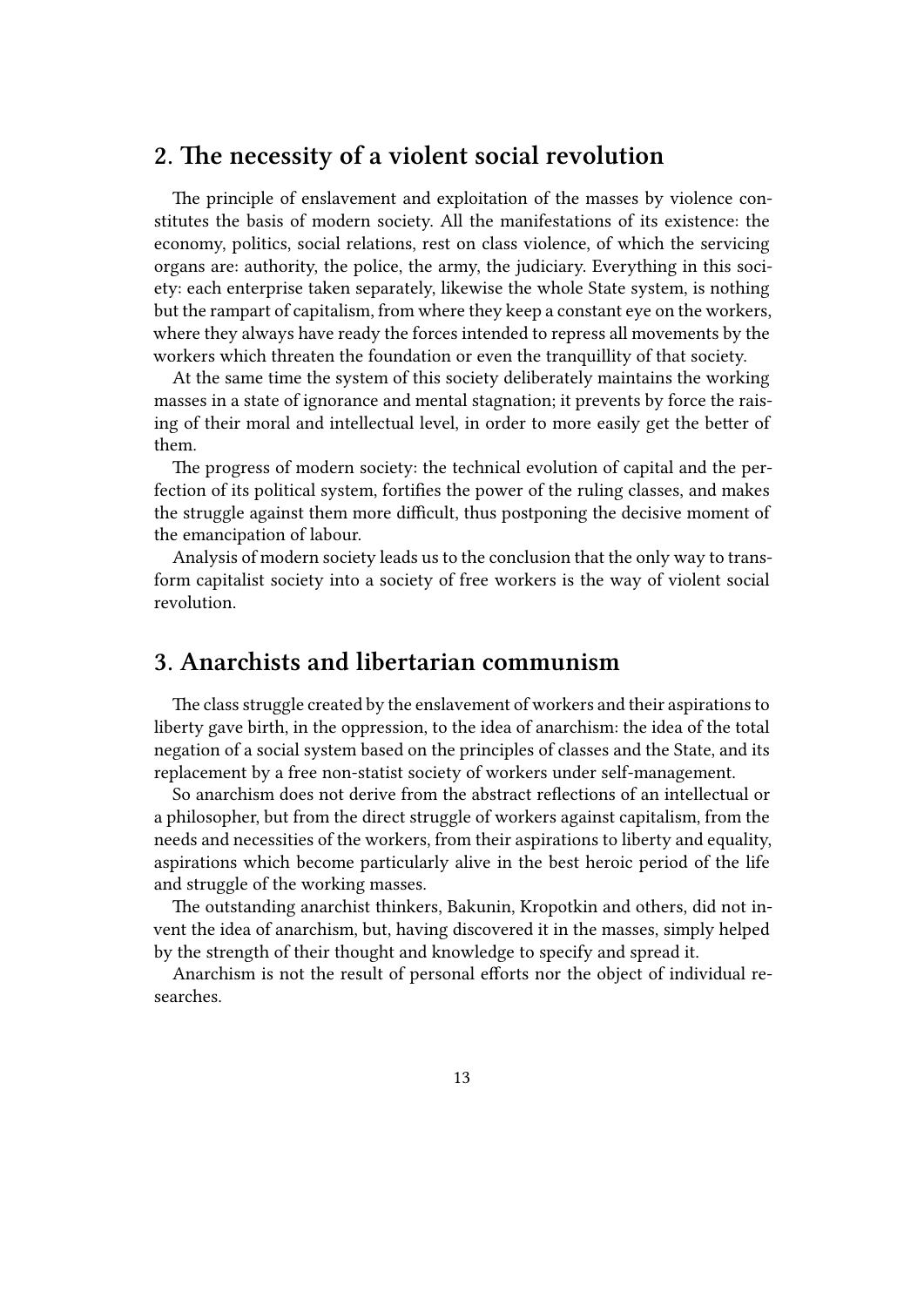Similarly, anarchism is not the product of humanitarian aspirations. A single humanity does not exist. Any attempt to make of anarchism an attribute of all present day humanity, to attribute to it a general humanitarian character would be a historical and social lie which would lead inevitably to the justification of the status quo and of a new exploitation.

Anarchism is generally humanitarian only in the sense that the ideas of the masses tend to improve the lives of all men, and that the fate of today's or tomorrow's humanity is inseparable from that of exploited labour. If the working masses are victorious, all humanity will be reborn; if they are not, violence, exploitation, slavery and oppression will reign as before in the world.

The birth, the blossoming, and the realisation of anarchist ideas have their roots in the life and life and the struggle of the working masses and are inseparably bound to their fate.

Anarchism wants to transform the present bourgeois capitalist society into a society which assures the workers the products of their labours, their liberty, independence, and social and political equality. This other society will be libertarian communism, in which social solidarity and free individuality find their full expression, and in which these two ideas develop in perfect harmony.

Libertarian communism believes that the only creator of social value is labour, physical or intellectual, and consequently only labour has the right to manage social and economic life. Because of this, it neither defends nor allows, in any measure, the existence of non-working classes.

Insofar as these classes exist at the same time as libertarian communism the latter will recognise no duty towards them. This will cease when the non-working classes decide to become productive and want to live in a communist society under the same conditions as everyone else, which is that of free members of the society, enjoying the same rights and duties as all other productive members.

Libertarian communism wants to end all exploitation and violence whether it be against individuals or the masses of the people. To this end, it will establish an economic and social base which will unite all sections of the community, assuring each individual an equal place among the rest, and allowing each the maximum well-being. The base is the common ownership of all the means and instruments of production (industry, transport, land, raw materials, etc.) and the building of economic organisations on the principles of equality and self-management of the working classes.

Within the limits of this self-managing society of workers, libertarian communism establishes the principle of the equality of value and rights of each individual (not individuality "in general", nor of "mystic individuality", nor the concept of individuality, but each real, living, individual).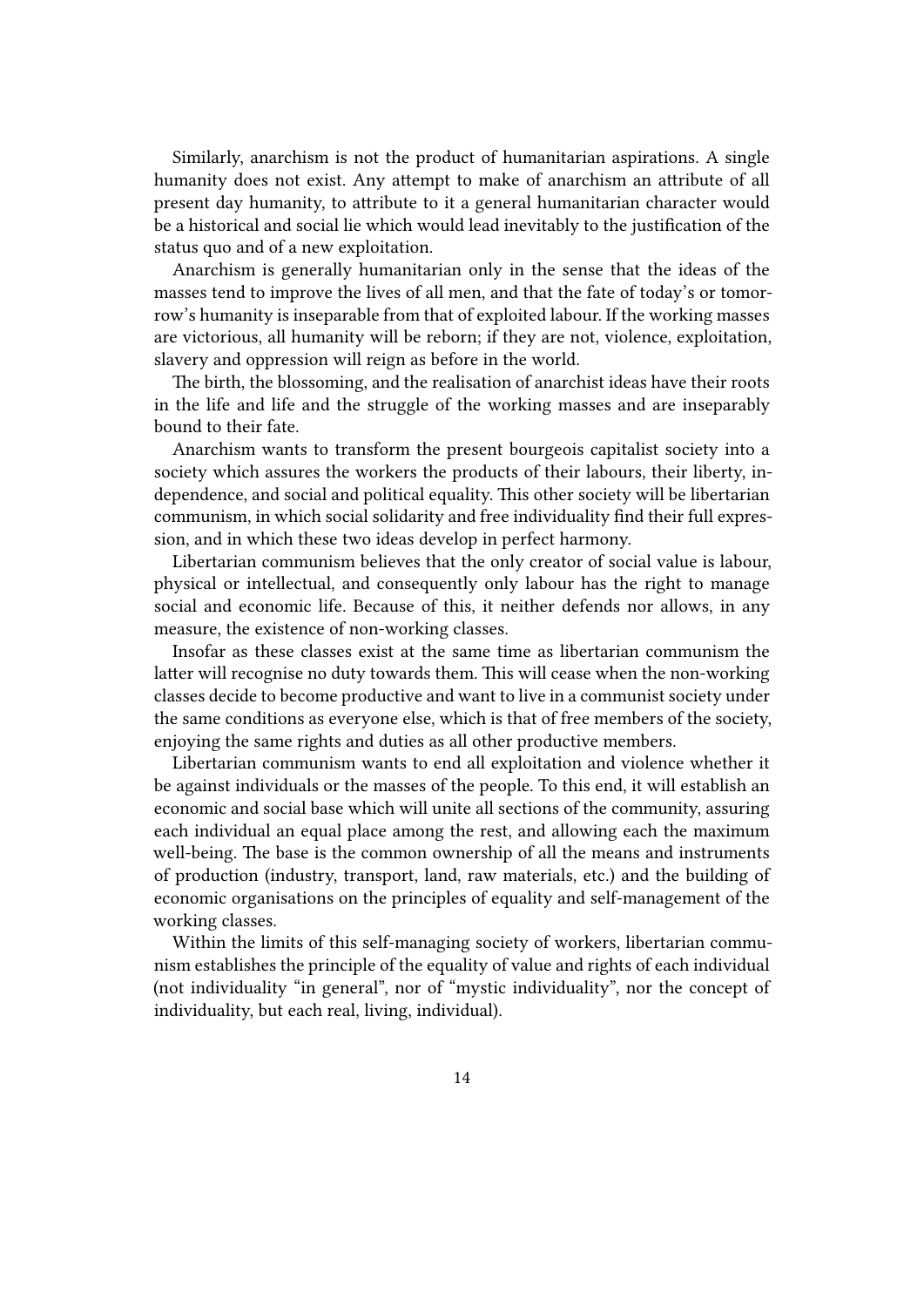# <span id="page-14-0"></span>**4. The negation of democracy. Democracy is one of the forms of bourgeois capitalist society.**

The basis of democracy is the maintenance of the two antagonistic classes of modern society: the working class, and the capitalist class and their collaboration on the basis of private capitalist property. The expression of this collaboration is parliament and the national representative government.

Formally, democracy proclaims freedom of speech, of the press, of association, and the equality of all before the law.

In reality all these liberties are of a very relative character: they are tolerated only as long as they do not contest the interests of the dominant class i.e. the bourgeoisie. Democracy preserves intact the principle of private capitalist property. Thus it (democracy) gives the bourgeoisie the right to control the whole economy of the country, the entire press, education, science,  $art -$  which in fact make the bourgeoisie absolute master of the whole country. Having a monopoly in the sphere of economic life, the bourgeoisie can also establish its unlimited power in the political sphere. In effect parliament and representative government in the democracies are but the executive organs of the bourgeoisie.

Consequently democracy is but one of the aspects of bourgeois dictatorship, veiled behind deceptive formulae of political liberties and fictitious democratic guarantees.

# <span id="page-14-1"></span>**5. The negation of the state and authority**

The ideologies of the bourgeoisie define the State as the organ which regularises the complex political, civil and social relations between men in modern society, and protecting the order and laws of the latter. Anarchists are in perfect agreement with this definition, but they complete it by affirming that the basis of this order and these laws is the enslavement of the vast majority of the people by an insignificant minority, and that it is precisely this purpose which is served by the State.

The State is simultaneously the organised violence of the bourgeoisie against the workers and the system of its executive organs.

The left socialists, and in particular the bolsheviks, also consider the bourgeois State and Authority to be the servants of capital. But they hold that Authority and the State can become, in the hands of socialist parties, a powerful weapon in the struggle for the emancipation of the proletariat. For this reason these parties are for a socialist Authority and a proletarian State. Some want to conquer power by peaceful, parliamentarian means (the social democratic), others by revolutionary means (the bolsheviks, the left social revolutionaries).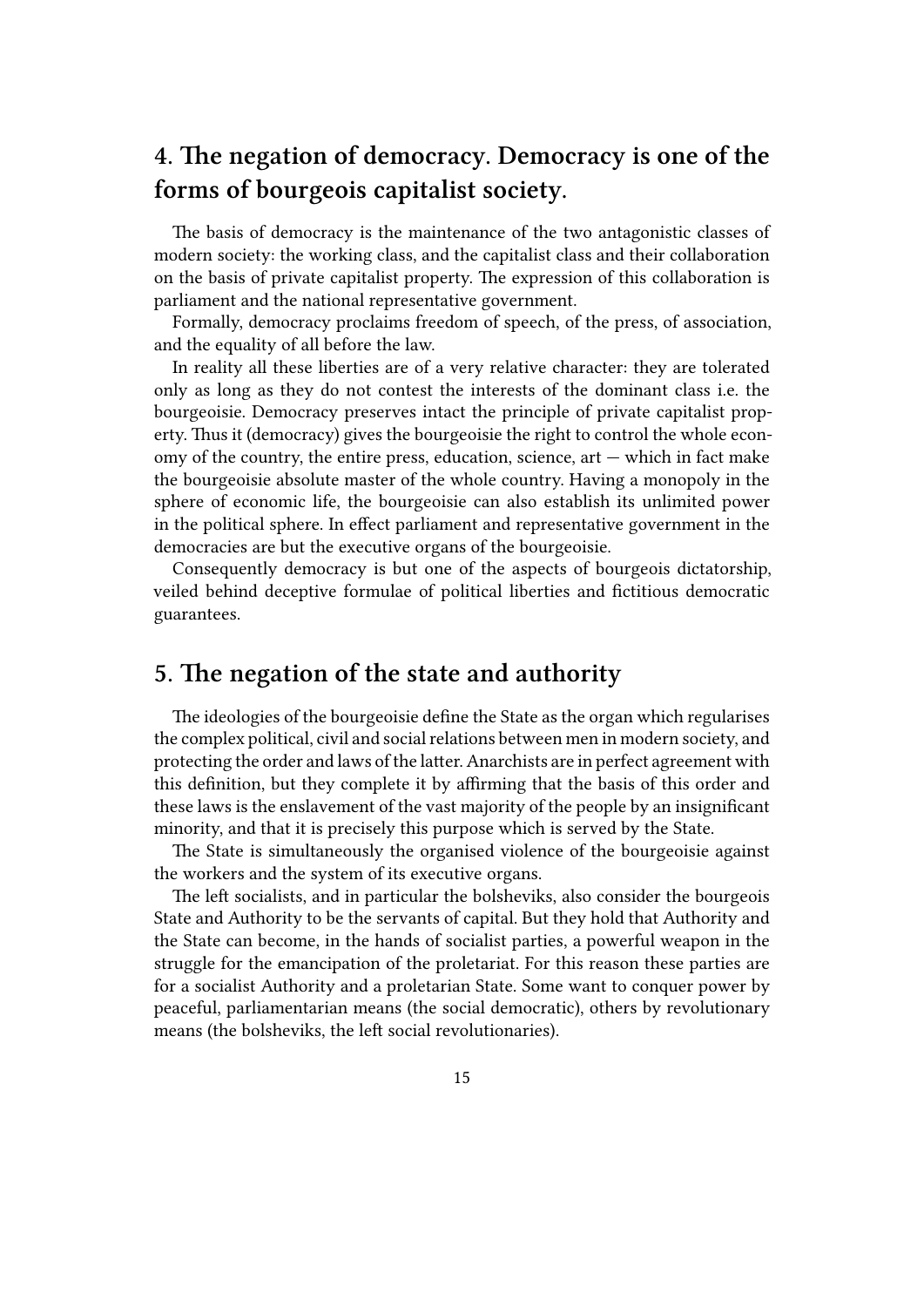Anarchism considers these two to be fundamentally wrong, disastrous in the work of the emancipation of labour.

Authority is always dependent on the exploitation and enslavement of the mass of the people. It is born of this exploitation, or it is created in the interests of this exploitation. Authority without violence and without exploitation loses all raison d'etre.

The State and Authority take from the masses all initiative, kill the spirit of creation and free activity, cultivates in them the servile psychology of submission, of expectation, of the hope of climbing the social ladder, of blind confidence in their leaders, of the illusion of sharing in authority.

Thus the emancipation of labour is only possible in the direct revolutionary struggle of the vast working masses and of their class organisations against the capitalist system.

The conquest of power by the social democratic parties by peaceful means under the conditions of the present order will not advance by one single step the task of emancipation of labour, for the simple reason that real power, consequently real authority, will remain with the bourgeoisie which controls the economy and politics of the country. The role of socialist authority is reduced in this case of reforms: to the amelioration of this same regime. (Examples: Ramsay MacDonald, the social democratic parties of Germany, Sweden, Belgium, which have come to power in a capitalist society.)

Further, seizing power by means of a social upheaval and organising a so called "proletarian State" cannot serve the cause of the authentic emancipation of labour. The State, immediately and supposedly constructed for the defence of the revolution, invariably ends up distorted by needs and characteristics peculiar to itself, itself becoming the goal, produces specific, privileged castes, and consequently reestablishes the basis of capitalist Authority and State; the usual enslavement and exploitation of the masses by violence. (Example: "the worker-peasant State" of the bolsheviks.)

# <span id="page-15-0"></span>**6. The role of the masses and the role of the anarchists in the social struggle and the social revolution**

The principal forces of the social revolution are the urban working class, the peasant masses and a section of the working intelligentia.

Note: while being an exploited and oppressed class in the same way as the urban and rural proletariats, the working intelligentia is relatively disunited compared with the workers and peasants, thanks to the economic privileges conceded by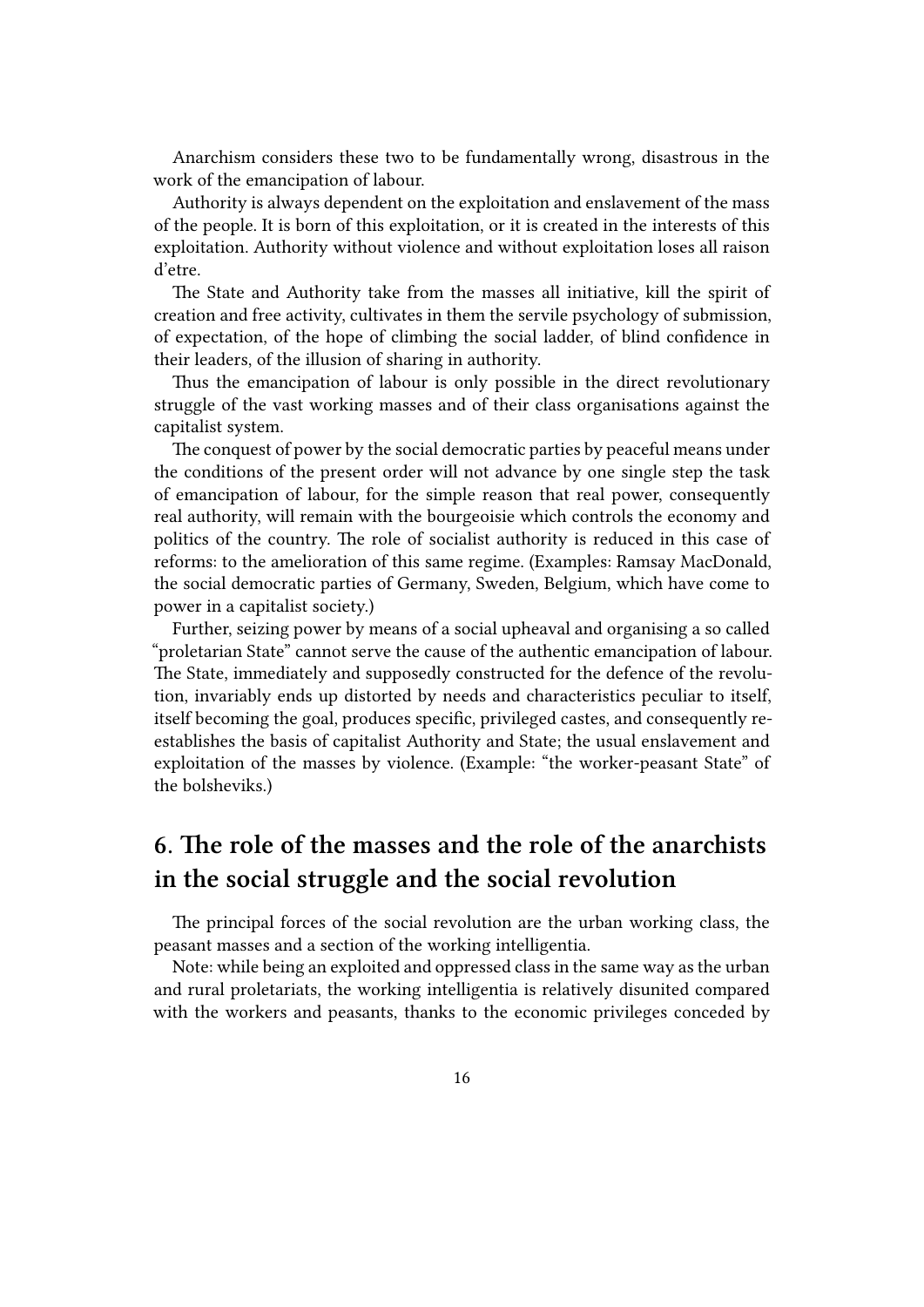the bourgeoisie to certain of its elements. That is why, during the early days of the social revolution, only the less comfort able strata of the intelligentia take an active part in it.

The anarchist conception of the role of the masses in the social revolution and the construction of socialism differs, in a typical way, from that of the statist parties. While bolshevism and its related tendencies consider that the masses assess only destructionary revolutionary instincts, being incapable of creative and constructive activity  $-$  the principle reason why the latter activity should be concentrated in the hands of the men forming the government of the State of the Central Committee of the party — anarchists on the contrary think that the labouring masses have inherent creative and constructive possibilities which are enormous, and anarchists aspire to suppress the obstacles impeding the manifestation of these possibilities.

Anarchists consider the State to be the principle obstacle, usurping the rights of the masses and taking from them all the functions of economic and social life. The State must perish, not "one day" in the future society, but immediately. It must be destroyed by the workers on the first day of their victory, and must not be reconstituted under any guise whatsoever. It will be replaced by a federalist system of workers organisations of production and consumption. united federatively and self-administrating. This system excludes just as much authoritarian organisations as the dictatorship of a party, whichever it might be.

The Russian revolution of 1917 displays precisely this orientation of the process of social emancipation in the creation of the system of worker and peasant soviets and factory committees. Its sad error was not to have liquidated, at an opportune moment, the organisation of state power: initially of the provisional government, and subsequently of bolshevik power. The bolsheviks, profiting from the trust of the workers and peasants, reorganised the bourgeois state according to the circumstances of the moment and consequently killed the creative activity of the masses, in supporting and maintaining the state: choking the free regime of soviets and factory committees which represented the first step towards building a non-statist socialist society.

Action by anarchists can be divided into two periods, that before the revolution, and that during the revolution. In both, anarchists can only fulfil their role as an organised force if they have a clear conception of the objectives of their struggle and the roads leading to the realisation of these objectives.

The fundamental task of the General Union of Anarchists in the prerevolutionary period must be the preparation of the workers and peasants for the social revolution.

In denying formal (bourgeois) democracy, authority and State, in proclaiming the complete emancipation of labour, anarchism emphasises to the full the rigorous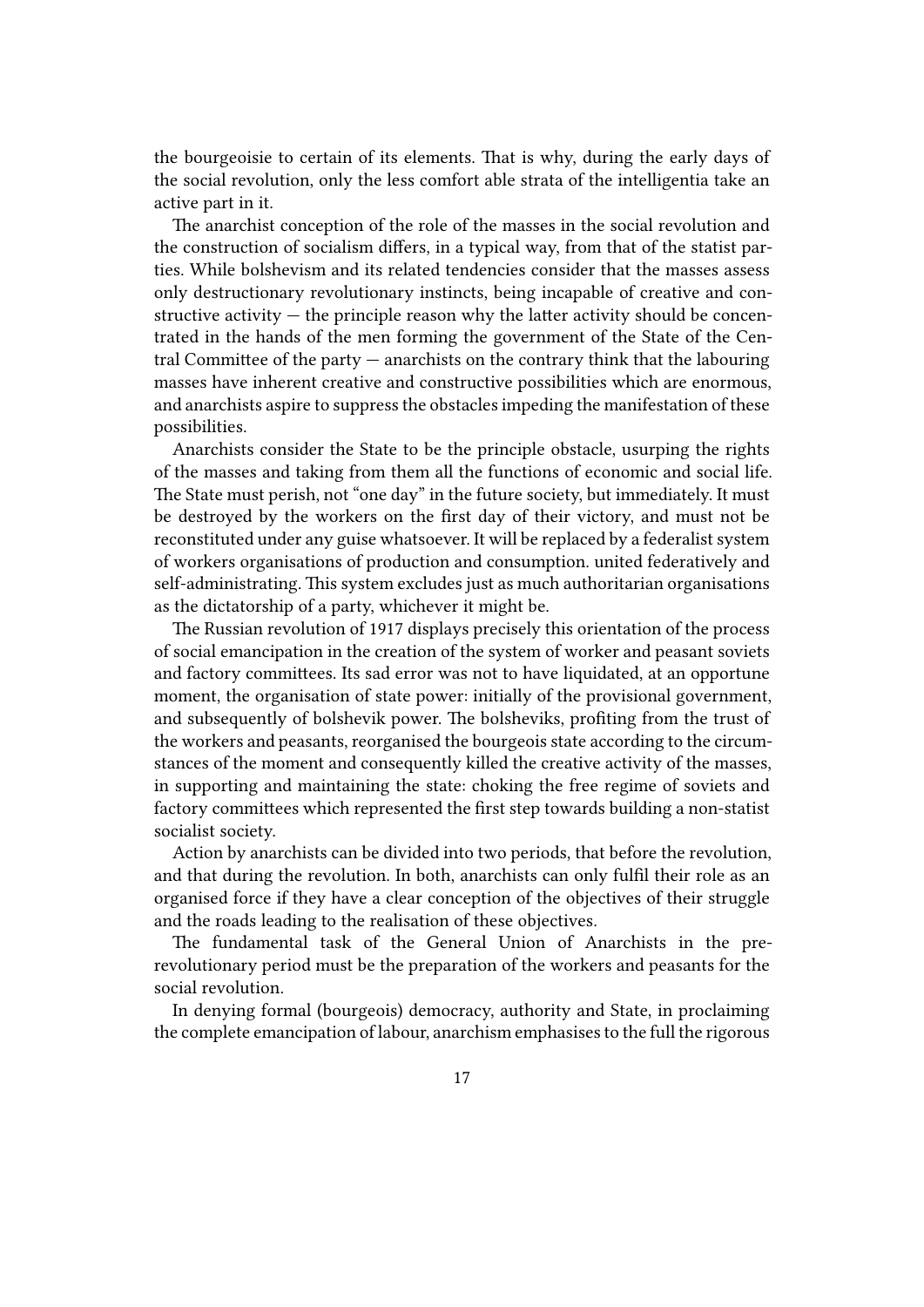principles of class struggle. It alerts and develops in the masses class consciousness and the revolutionary intransigence of the class.

It is precisely towards the class intransigence, anti-democratism, anti-statism of the ideas of anarcho-communism. that the libertarian education of the masses must be directed. but education alone is not sufficient — What is also necessary is a certain mass anarchist organisation  $-$  To realise this, it is necessary to work in two directions: on the one hand towards the selection and grouping of revolutionary worker and peasant forces on a libertarian communist theoretical basis (a specifically libertarian communist organisation); on the other, towards regrouping revolutionary workers and peasants on an economic base of production and consumption (revolutionary workers and peasants organised around production: workers and free peasants co-operatives). The worker and peasant class, organised on the basis of production and consumption, penetrated by revolutionary anarchist positions, will be the first strong point of the social revolution.

The more these organisations are conscious and organised in an anarchist way, as from the present, the more they will manifest an intransigent and creative will at the moment of the revolution.

As for the working class in Russia: it is clear that after eight years of bolshevik dictatorship, which enchains the natural needs of the masses for free activity, the true nature of all power is demonstrated better than ever; this class conceals within itself enormous possibilities for the formation of a mass anarchist movement. Organised anarchist militants should go immediately with all the force at their disposal to meet these needs and possibilities, in order that they do not degenerate into reformism (menshevism).

With the same urgency, anarchists should apply themselves to the organisation of the poor peasantry, who are crushed by state power, seeking a way out and concealing enormous revolutionary potential.

The role of the anarchists in the revolutionary period cannot be restricted solely to the propagation of the keynotes of libertarian ideas. Life is not only an arena for the propagation of this or that conception, but also, to the same degree, as the arena of struggle, the strategy, and the aspirations of these conceptions in the management of economic and social life.

More than any other concept, anarchism should become the leading concept of revolution, for it is only on the theoretical base of anarchism that the social revolution can succeed in the complete emancipation of. labour.

The leading position of anarchist ideas in the revolution suggests an orientation of events after anarchist theory. However, this theoretical driving force should not be confused with the political leadership of the statist parties which leads finally to State Power.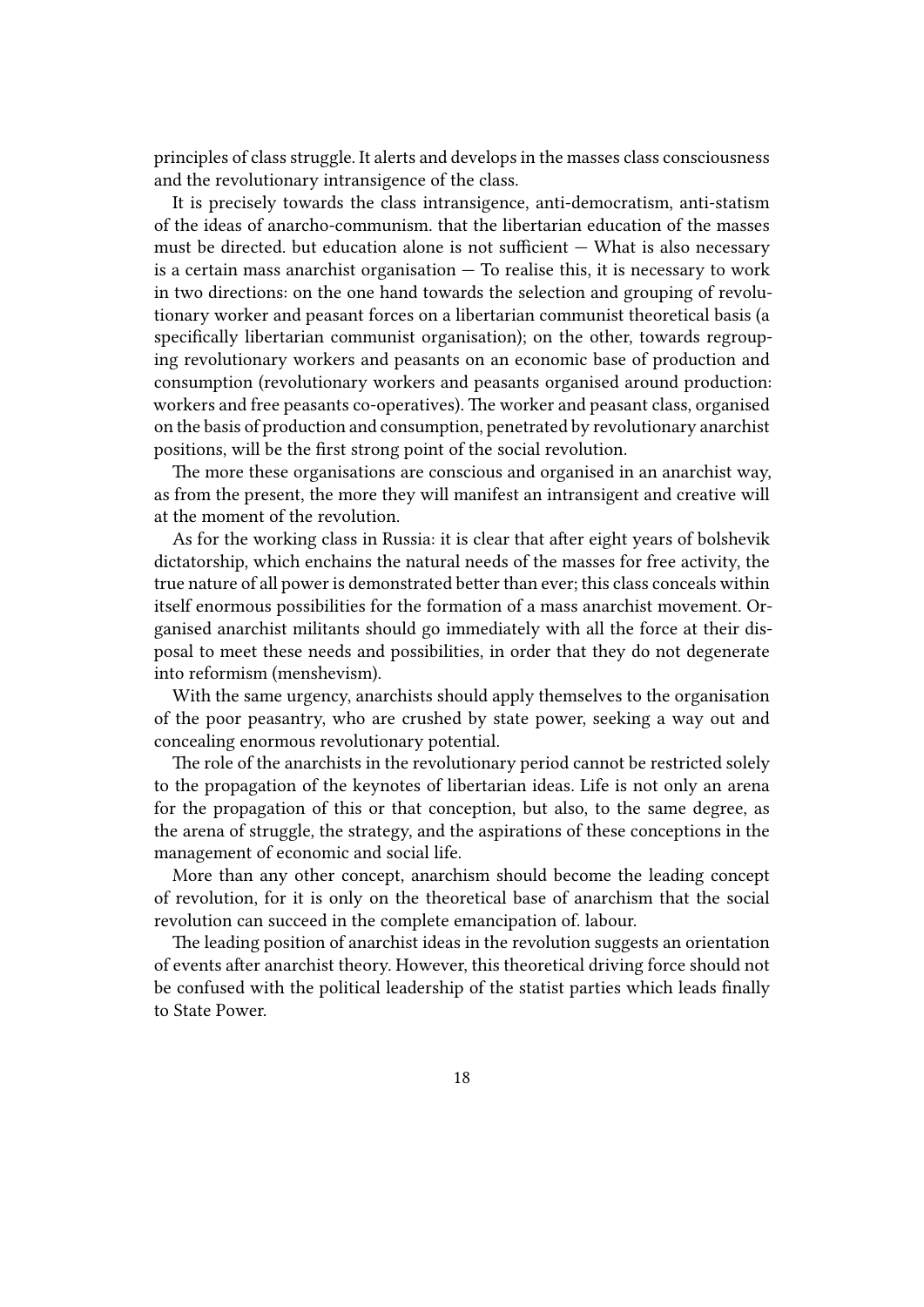Anarchism aspires neither to political power nor to dictatorship. Its principal aspiration is to help the masses to take the authentic road to the social revolution and the construction of socialism. But it is not sufficient that the masses take up the way of the social revolution. It is also necessary to maintain this orientation of the revolution and its objectives: the suppression of capitalist society in the name of that of free workers. As the experience of the Russian revolution in 1917 has shown us, this last task is far from being easy, above all because of the numerous parties which try to orientate the movement in a direction opposed to the social revolution.

Although the masses express themselves profoundly in social movement in terms of anarchist tendencies and tenets, these tendencies and tenets do however remain dispersed, being unco-ordinated, and consequently do not lead to the organisation of the driving power of libertarian ideas which is necessary for preserving the anarchist orientation and objectives of the social revolution. This theoretical driving force can only be expressed by a collective especially created by the masses for this purpose. The organised anarchist elements constitute exactly this collective.

The theoretical and practical duties of this collective are considerable at the time of the revolution.

It must manifest its initiative and display total participation in all the domains of the social revolution: in the orientation and general character of the revolution; in the positive tasks of the revolution, in new production, consumption, the agrarian question etc.

On all these questions, and on numbers of others, the masses demand a clear and precise response from the anarchists. And from the moment when anarchists declare a conception of the revolution and the structure of society, they are obliged to give all these questions a clear response, to relate the solution of these problems to the general conception of libertarian communism, and to devote all their forces to the realisation of these.

Only in this way do the General Union of Anarchists and the anarchist movement completely assure their function as a theoretical driving force in the social revolution.

#### <span id="page-18-0"></span>**7. The transition period**

By the expression 'transition period' the socialist parties understand a definite phase in the life of a people of which the characteristic traits are: a rupture with the old order of things and the installation of a new economic and social system — a system which however does not yet represent the complete emancipation of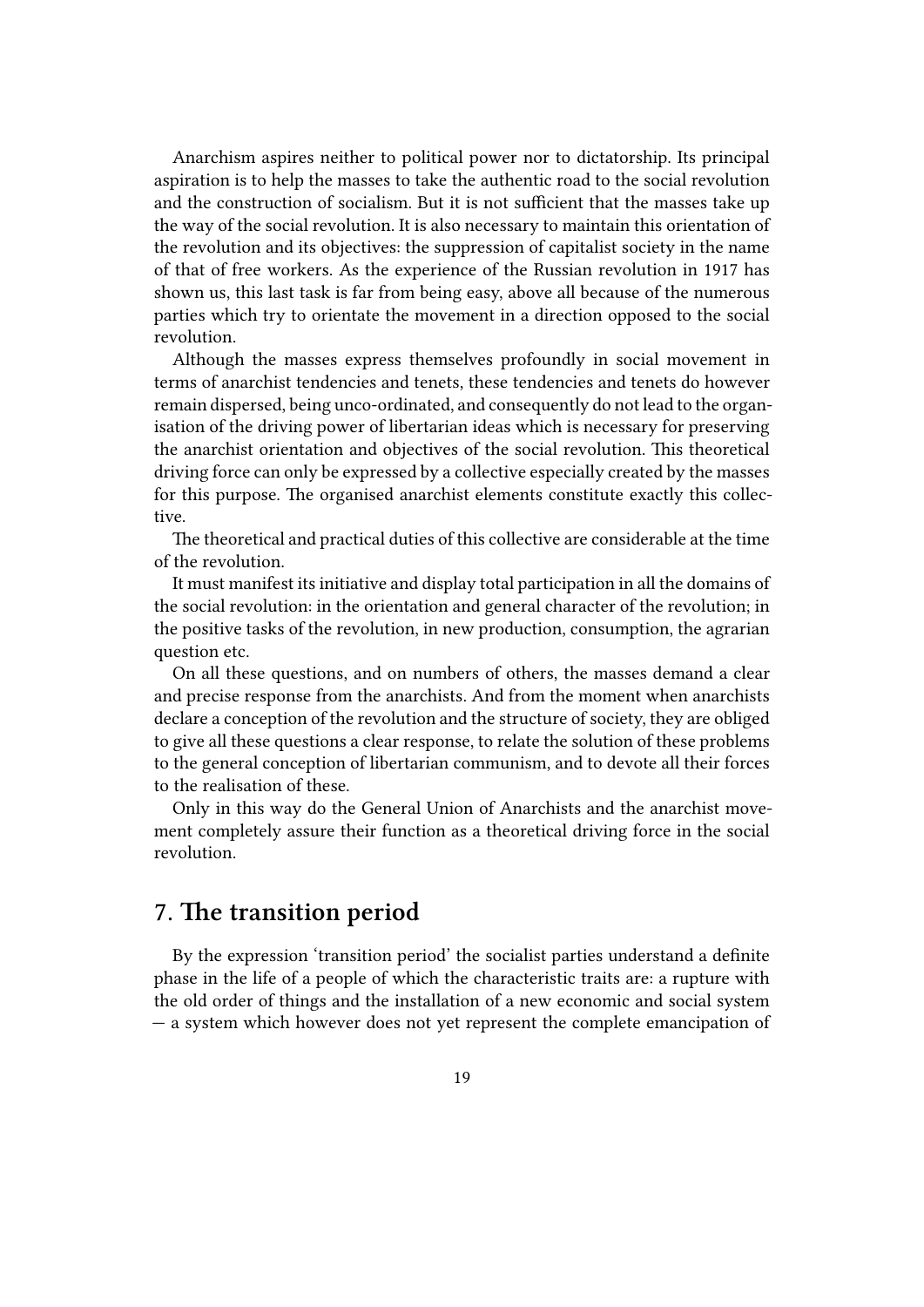workers. In this sense, all the minimum programmes\* (A minimum programme is one whose objective is not the complete transformation of capitalism. but the solution of certain of the immediate problems facing the working class under capitalism.) of the socialist political parties, for example, the democratic programme of the socialist opportunists or the communists' programme for the 'dictatorship of the proletariat', are programmes of the transition period.

The essential trait of all these is that they regard as impossible, for the moment, the complete realisation of the workers' ideals: their independence, their liberty and equality  $-$  and consequently preserve a whole series of the institutions of the capitalist system: the principle of statist compulsion, private ownership of the means and instruments of production, the bureaucracy, and several others, according to the goals of the particular party programme.

On principle anarchists have always been the enemies of such programmes, considering that the construction of transitional systems which maintain the principles of exploitation and compulsion of the masses leads inevitably to a new growth of slavery.

Instead of establishing political minimum programmes , anarchists have always defended the idea of an immediate social revolution, which deprives the capitalist class of its economic and social privileges, and place the means and instruments of production and all the functions of economic and social life in the hands of the workers.

Up to now, it has been the anarchists who have preserved this position.

The idea of the transition period, according to which the social revolution should lead not to a communist society, but to a system X retaining elements of the old system, is anti-social in essence. It threatens to result in the reinforcement and development of these elements to their previous dimensions, and to run events backwards.

A flagrant example of this is the regime of the 'dictatorship of the proletariat' established by the bolsheviks in Russia.

According to them, the regime should be but a transitory step towards total communism. In reality, this step has resulted in the restoration of class society, at the bottom of which are, as before, the workers and peasants.

The centre of gravity of the construction of a communist society does [not?] consist in the possibility of assuring each individual unlimited liberty to satisfy his needs from the first day of the revolution; but consists in the conquest of the social base of this society, and establishes the principles of egalitarian relationships between individuals: As for the question of the the abundance, greater or lesser, this is not posed at the level of principle, but is a technical problem.

The fundamental principle upon which the new society will be erected and rest, and which must in no way be restricted, is that of the equality of relationships,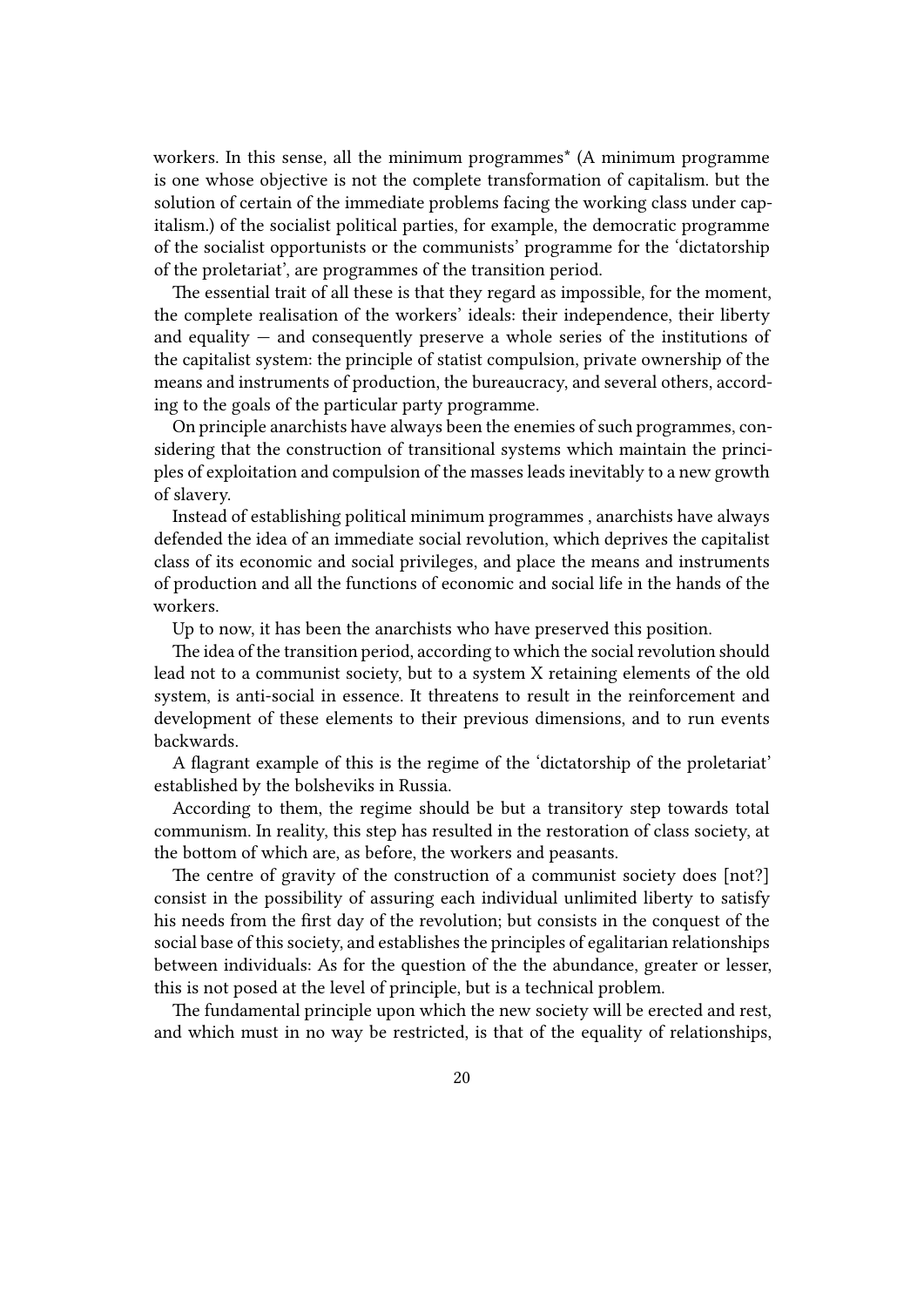of the liberty and independence of the workers. This principle represents the first fundamental demand of the masses, for which they rise up in social revolution.

Either the social revolution will terminate in the defeat of the workers, in which case we must start again to prepare the struggle, a new offensive against the capitalist system; or it will lead to the victory of the workers, and in this case, having seized the means which permit self-administration — the land, production, and social functions, the workers will commence the construction of a free society.

This is what characterises the beginning of the building of a communist society which, once begun, then follows the course of its development without interruption, strengthening itself and perfecting itself continuously.

In this way the take-over of the productive and social functions by the workers will trace an exact demarcation line between the statist and non-statist eras.

If it wishes to become the mouthpiece of the struggling masses, the banner of a whole era of social revolution, anarchism must not assimilate in its programme traces of the old order, the opportunist tendencies of transitional systems and periods, nor hide its fundamental principles, but on the contrary develop and apply them to the utmost.

#### <span id="page-20-0"></span>**8. Anarchism and syndicalism**

We consider the tendency to oppose libertarian communism to syndicalism and vice versa to be artificial, and devoid of all foundation and meaning.

The ideas of anarchism and syndicalism belong on two different planes. Whereas communism, that is to say a society of free workers, is the goal of the anarchist struggle — syndicalism, that is the movement of revolutionary workers in their occupations, is only one of the forms of revolutionary class struggle. In uniting workers on a basis of production, revolutionary syndicalism, like all groups based on professions, has no determining theory, it does not have a conception of the world which answers all the complicated social and political questions of contemporary reality. It always reflects the ideologies of diverse political groupings notably of those who work most intensely in its ranks.

Our attitude to revolutionary syndicalism derives from what is about to be said. Without trying here to resolve in advance the question of the role of the revolutionary syndicates after the revolution, whether they will be the organisers of all new production, or whether they will leave this role to workers' soviets or factory committees — we judge that anarchists must take part in revolutionary syndicalism as one of the forms of the revolutionary workers' movement.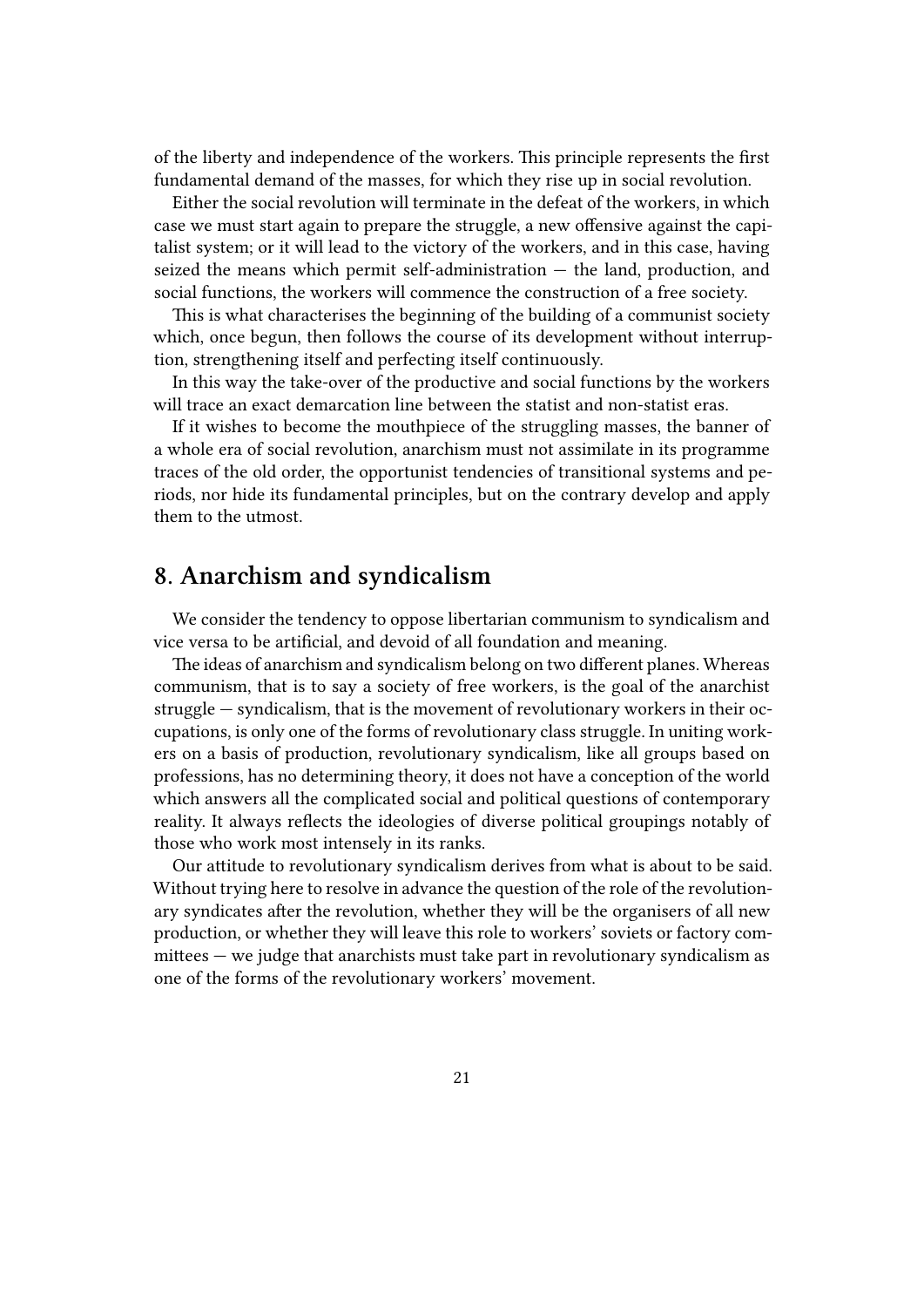However, the question which is posed today is not whether anarchists should or should not participate in revolutionary syndicalism, but rather how and to what end they must take part.

We consider the period up to the present day, when anarchists entered the syndicalist movement as individuals and propagandists, as a period of artisan relationships towards the professional workers movement.

Anarcho-syndicalism, trying to forcefully introduce libertarian ideas into the left wing of revolutionary syndicalism as a means of creating anarchist-type unions, represents a step forward, but it does not, as yet, go beyond the empirical method, for anarcho-syndicalism does not necessarily interweave the 'anarchisation' of the trade union movement with that of the anarchists organised outside the movement. For it is only on this basis, of such a liaison, that revolutionary trade unionism could be 'anarchised' and prevented from moving towards opportunism and reformism.

In regarding syndicalism only as a professional body of workers without a coherent social and political theory, and consequently, being powerless to resolve the social question on its own, we consider that the tasks of anarchists in the ranks of the movement consist of developing libertarian theory, and point it in a libertarian direction, in order to transform it into an active arm of the social revolution. It is necessary to never forget that if trade unionism does not find in anarchist theory a support in opportune times it will turn, whether we like it or not, to the ideology of a political statist party.

The tasks of anarchists in the ranks of the revolutionary workers' movement could only be fulfilled on conditions that their work was closely interwoven and linked with the activity of the anarchist organisation outside the union. In other words, we must enter into revolutionary trade unions as an organised force, responsible to accomplish work in the union before the general anarchist organisation and orientated by the latter.

Without restricting ourselves to the creation of anarchist unions, we must seek to exercise our theoretical influence on all trade unions, and in all its forms (the lWW, Russian TU's). We can only achieve this end by working in rigorously organised anarchist collectives; but never in small empirical groups, having between them neither organisational liaison nor theoretical agreement.

Groups of anarchists in companies, factories and workshops, preoccupied in creating anarchist unions, leading the struggle in revolutionary unions for the domination of libertarian ideas in unionism, groups organised in their action by a general anarchist organisation: these are the ways and means of anarchists' attitudes vis a vis trade unionism.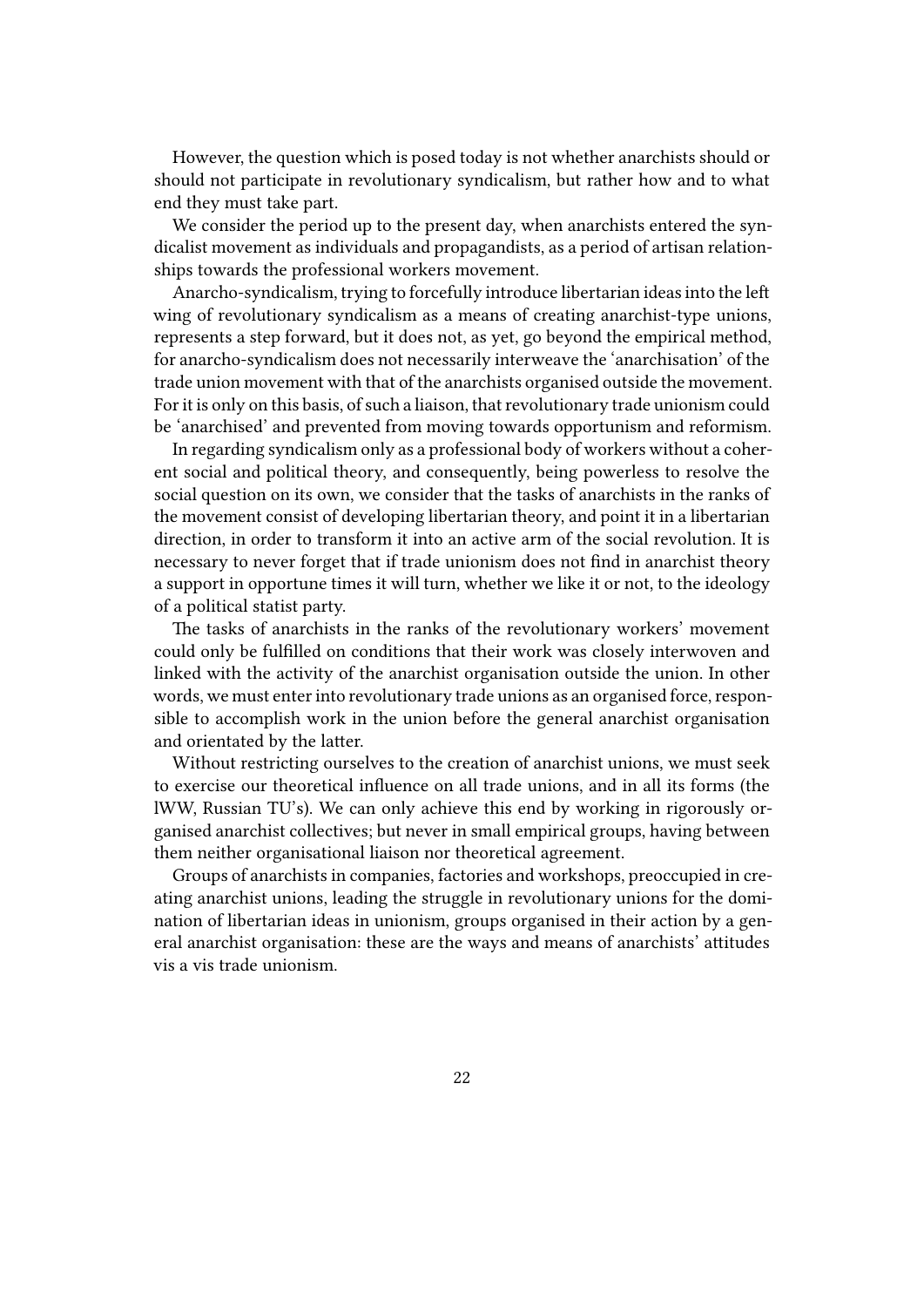# <span id="page-22-0"></span>**Constructive Section**

*The fundamental aim of the world of labour in struggle is the foundation, by means of revolution, of a free and equal communist society founded on the principle "from each according to his ability, to each according to his needs".*

However, this society will not come about of its own, only by the power of social upheaval. Its realisation will come about by a social revolutionary process, more or less drawn out, orientated by the organised forces of victorious labour in a determined path.

It is our task to indicate this path from this moment on, and to formulate positive, concrete problems that will occur to workers from the first day of the social revolution, the outcome of which depends upon their correct solution.

It is self evident that the building of the new society will only be possible after the victory of the workers over the bourgeois-capitalist system and over its representatives. It is impossible to begin the building of a new economy and new social relations while the power of the state defending the regime of enslavement has not been smashed, while workers and peasants have not seized, as the object of the revolution, the industrial and agricultural economy.

Consequently, the very first social revolutionary task is to smash the statist edifice of the capitalist system, to expropriate the bourgeoisie and in general all privileged elements of the means of power, and establish overall the will of the workers in revolt, as expressed by fundamental principles of the social revolution. This aggressive and destructive aspect of the revolution can only serve to clear the road for the positive tasks which form the meaning and essence of the social revolution.

These tasks are as follows:

- 1. The solution, in the libertarian communist sense, of the problem of industrial production of the country.
- 2. The solution similarly of the agrarian problem.
- 3. The solution of the problem of consumption.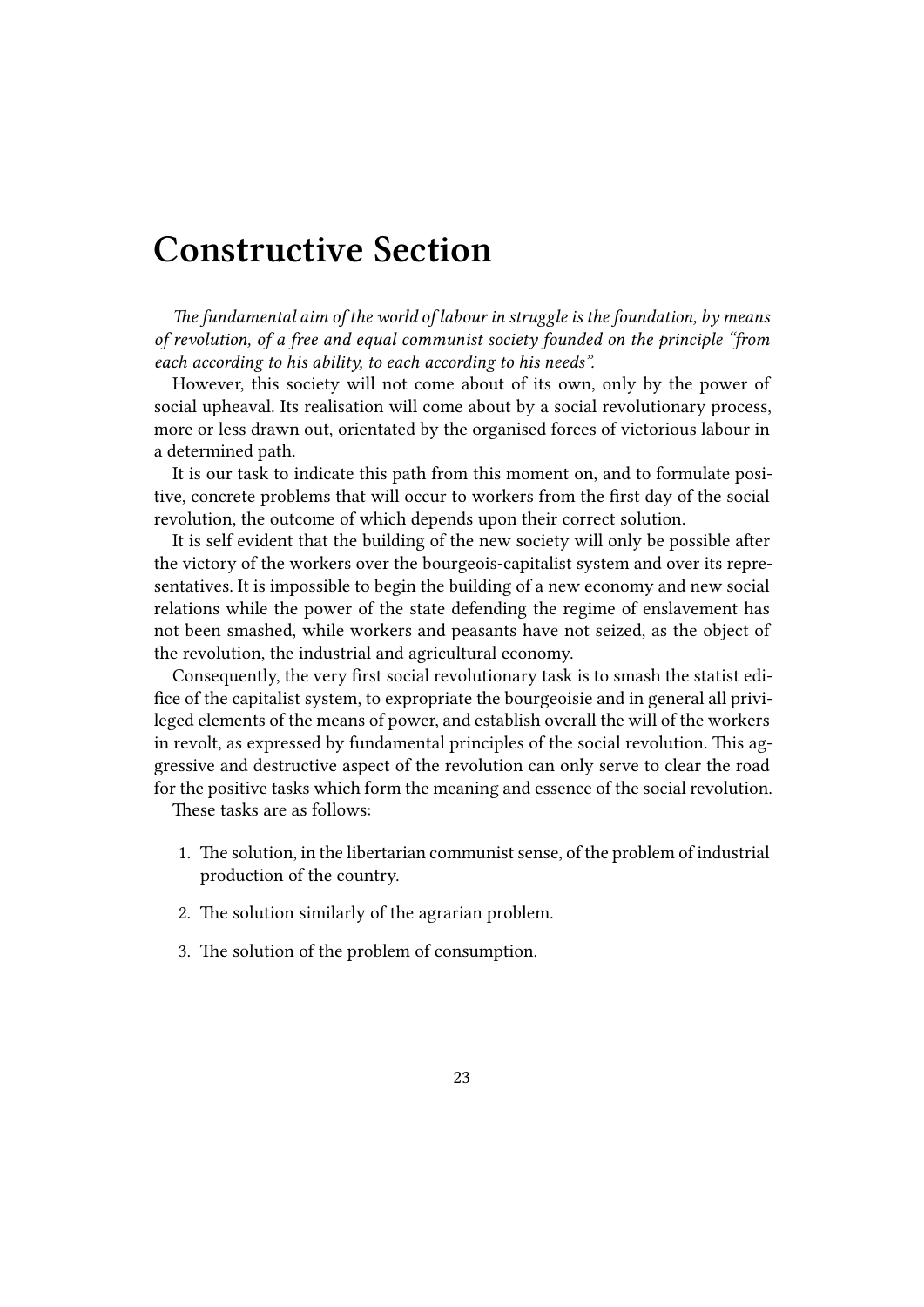### <span id="page-23-0"></span>**Production**

Taking note of the fact that the country's industry is the result of the result of the efforts of several generations of workers, and that the diverse branches of industry are tightly bound together, we consider all actual production as a single workshop of producers, belonging totally to all workers together, and to no one in particular.

The productive mechanism of the country is global and belongs to the whole working class. This thesis determines the character and the forms of the new production. It will also be global, common in the sense that the products produced by the workers will belong to all. These products, of whatever category — the general fund of provisions for the workers — where each who participates in production will receive that which he needs, on an equal basis for everybody.

The new system of production will totally supplant the bureaucracy and exploitation in all their forms and establish in their place the principle of brotherly co-operation and workers solidarity.

The middle class, which in a modern capitalist society exercises intermediary functions — commerce etc., as well as the bourgeoisie, must take part in the new mode of production on the same conditions as all other workers. If not, these classes place themselves outside the society of labour.

There will be no bosses, neither entrepreneur, owner or state-appointed owner (as is the case today in the bolshevik state). Management will pass on this new production to the administration especially created by the workers: workers' soviets, factory committees or workers' management of works and factories. These organs, interlinked at the level of commune, district and finally general and federal management of production. Built by the masses and always under their control and influence, all these organs constantly renewed and realise the idea of selfmanagement, real self-management, by the masses of the people.

Unified production, in which the means and products belong to all, having replaced bureaucracy by the principle of brotherly co-operation and and having established equal rights for all work, production managed by the organs of workers' control, elected by the masses, that is the first practical step on the road to the realisation of libertarian communism.

#### <span id="page-23-1"></span>**Consumption**

This problem will appear during the revolution in two ways:

1. The principle of the search for products and consumption.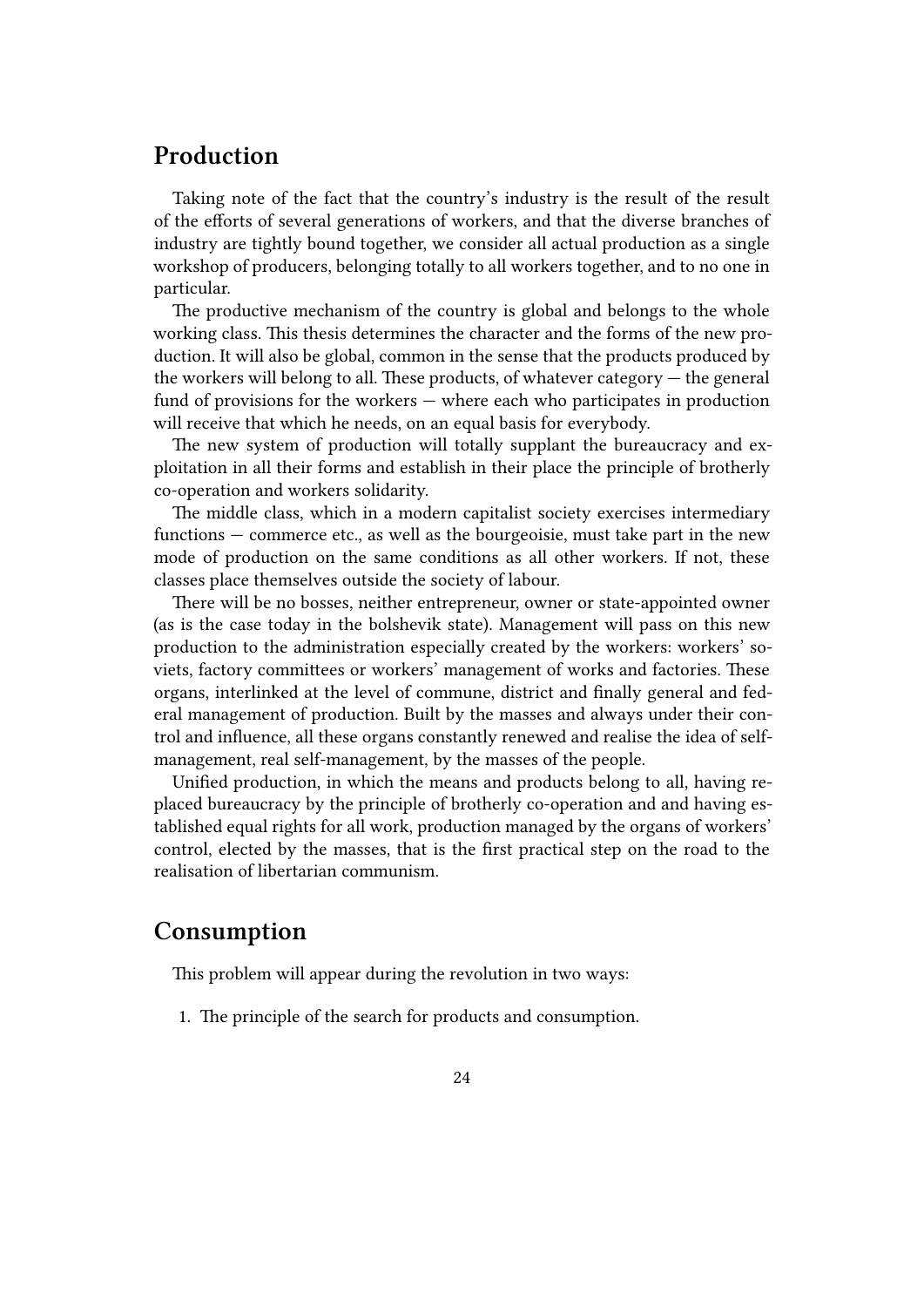2. The principle of their distribution.

In that which concerns the distribution of consumer goods, the solution depends above all on the quantity of products available and on the principle of the agreement of targets.

The social revolution concerning itself with the reconstruction of the whole social order, takes on itself as well, the obligation to satisfy everyone's necessities of life. The sole exception is the group of non-workers — those who refuse to take part in the new production for counter-revolutionary reasons. But in general, excepting the last category of people, the satisfaction of the needs of everyone in the area of the revolution is assured by the general reserve of consumer goods. In the case of insufficient goods, they are divided according to the principle of the greatest urgency, that is to say in the first case to children, invalids and working families.

A far more difficult problem is that of organising the basis of consumption itself.

Without doubt, from the first day of the revolution, the farms will not provide all the products vital to the life of the population. At the same time, peasants have an abundance which the towns lack.

The libertarian communists have no doubt about the mutualist relationship which exists between the workers of the town and countryside. They judge that the social revolution can only be realised by the common efforts of workers and peasants. In consequence, the solution to the problem of consumption in the revolution can only be possible by means of close revolutionary collaboration between these two categories of workers.

To establish this collaboration, the urban working class having seized production must immediately supply the living needs of the country and strive to furnish the everyday products the means and implements for collective agriculture. The measures of solidarity manifested by the workers as regards the needs of the peasants, will provoke from them in return the same gesture, to provide the produce of their collective labour for the towns.

Worker and peasant co-operatives will be the primary organs assuring the towns and countryside their requirements in food and economic materials. later, responsible for more important and permanent functions, notably for supplying everything necessary for guaranteeing and developing the economic and social life of the workers and peasants, these co-operatives will be transformed into permanent organs for provisioning towns and countryside.

This solution to the problem of provisioning permits the proletariat to create a permanent stock of provision, which will have a favourable and decisive effect on the outcome of all new production.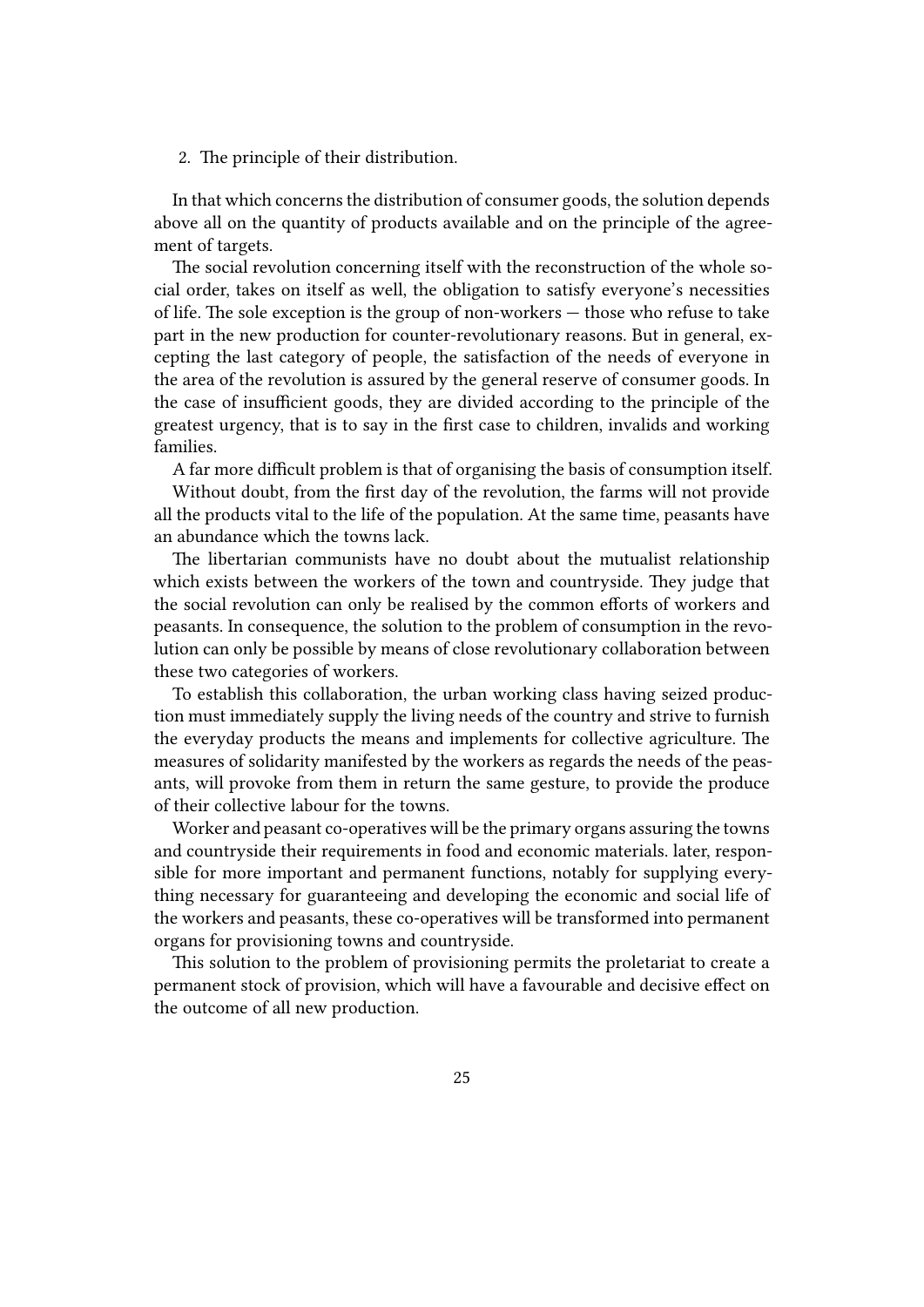# <span id="page-25-0"></span>**The land**

In the solution of the agrarian question, we regard the principle revolutionary and creative forces to be the working peasants who do not exploit the labour of others and the wage earning proletariat of the countryside. Their task will be to accomplish the redistribution of land in the countryside in order to establish the use and exploitation of the land on communist principles.

Like industry, the land, exploited and cultivated by successive generations of labourers, is the product of their common effort. It also belongs to all working people and to none in particular inasmuch as it is the inalienable and common property of the labourers, the land can never again be bought, nor sold, nor rented: it can therefore not serve as a means of the exploitation of others' labour.

The land is also a sort of popular and communal workshop, where the common people produce the means by which they live. But it is the kind of workshop where each labourer (peasant) has, thanks to certain historical conditions, become accustomed to carrying out his work alone, independent of other producers. Whereas, in industry the collective method of work is essential and the only possible way in our times, the majority of peasants cultivate the land on their own account.

Consequently, when the land and the means of its exploitation are taken over by the peasants, with no possibility of selling or renting, the question of the forms of the utilisation of it and the methods of its exploitation (communal or by family) will not immediately find a complete and definite solution, as it will in the industrial sector. Initially both of these methods will probably be used.

It will be the revolutionary peasants who themselves will establish the definitive term of exploitation and utilisation of the land. No outside pressure is possible in this question.

However, since we consider that only a communist society, in whose name after all the social revolution. will be made, delivers labourers from their position of slavery and exploitation and gives them complete liberty and equality; since the peasants constitute the vast majority of the population (almost 85% in Russia in the period under discussion) and consequently the agrarian regime which they establish will be the decisive factor in the destiny of the revolution; and since', lastly, a private economy in agriculture leads, as in private industry, to commerce, accumulation, private property and the restoration of capital — our duty will be to do everything necessary, as from now, to facilitate the solution of the agrarian question in a collective way.

To this end we must, as from now, engage in strenuous propaganda among the peasants in favour of collective agrarian economy.

The founding of a specifically libertarian peasant union will considerably facilitate this task.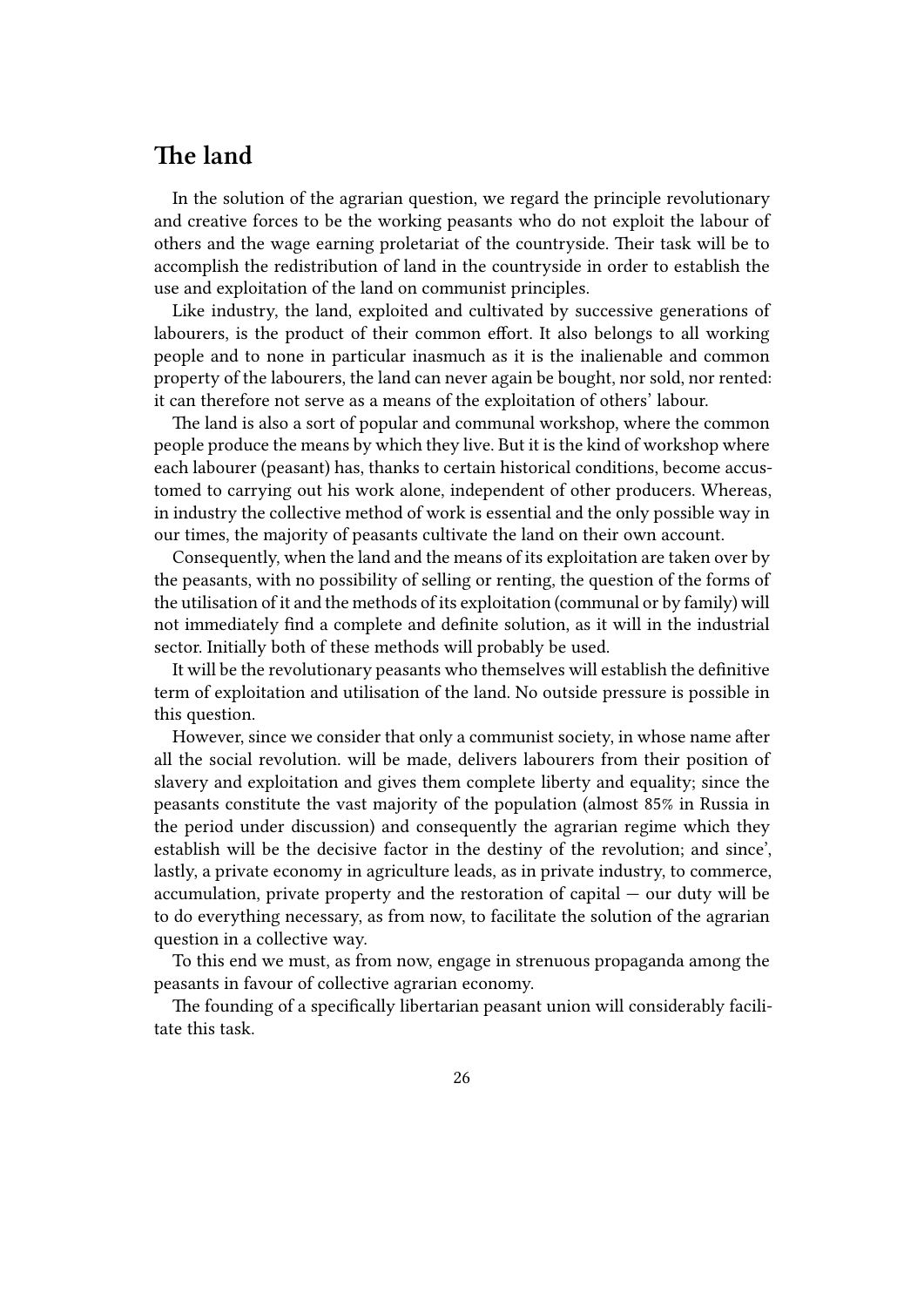In this respect, technical progress will be of enormous importance, facilitating the evolution of agriculture and also the realisation of communism in the towns, above all in industry. If, in their relations with the peasants, the industrial workers act, not individually or in separate groups, but as an immense communist collective embracing all the branches of industry; if, in addition, they bear in mind the vital needs of the countryside and if at the same time they supply each village with things for everyday use, tools and machines for the collective exploitation of the lands, this will impel the peasants towards communism in agriculture.

### <span id="page-26-0"></span>**The defence of the revolution**

The question of the defence of the revolution is also linked to the problem of 'the first day'. Basically, the most powerful means for the defence of the revolution is the happy solution of its positive problems: production, consumption, and the land. Once these problems are correctly solved, no counter-revolutionary will be able to alter or unbalance the free society of workers. Nevertheless the workers will have to sustain a severe struggle against the enemies of the revolution, in order to maintain its concrete existence.

The social revolution, which threatens the privileges and the very existence of the non-working classes of society, will inevitably provoke a desperate resistance on behalf of these classes, which will take the form of a fierce civil war.

As the Russian experience showed, such a civil war will not be a matter of a few months, but of several years.

However joyful the first steps of the labourers at the beginning of the revolution, the ruling classes will retain an enormous capacity to resist for a long time. For several years they will launch offensives against the revolution, trying to reconquer the power and privileges of which they were deprived.

A large army, military techniques and strategy, capital — will all be thrown against the victorious labourers.

In order to preserve the conquests of the revolution, the labourers should create organs for the defence of the revolution, so as to oppose the reactionary offensive with a fighting force corresponding to the magnitude of the task. In the first days of the revolution, this fighting force will be formed by all armed workers and peasants. But this spontaneous armed force will only be valuable during the first days, before the civil war reaches its highest point and the two parties in struggle have created regularly constituted military organisations.

In the social revolution the most critical moment is not during the suppression of Authority, but following, that is, when the forces of the defeated regime launch a general offensive against the labourers, and when it is a question of safeguard-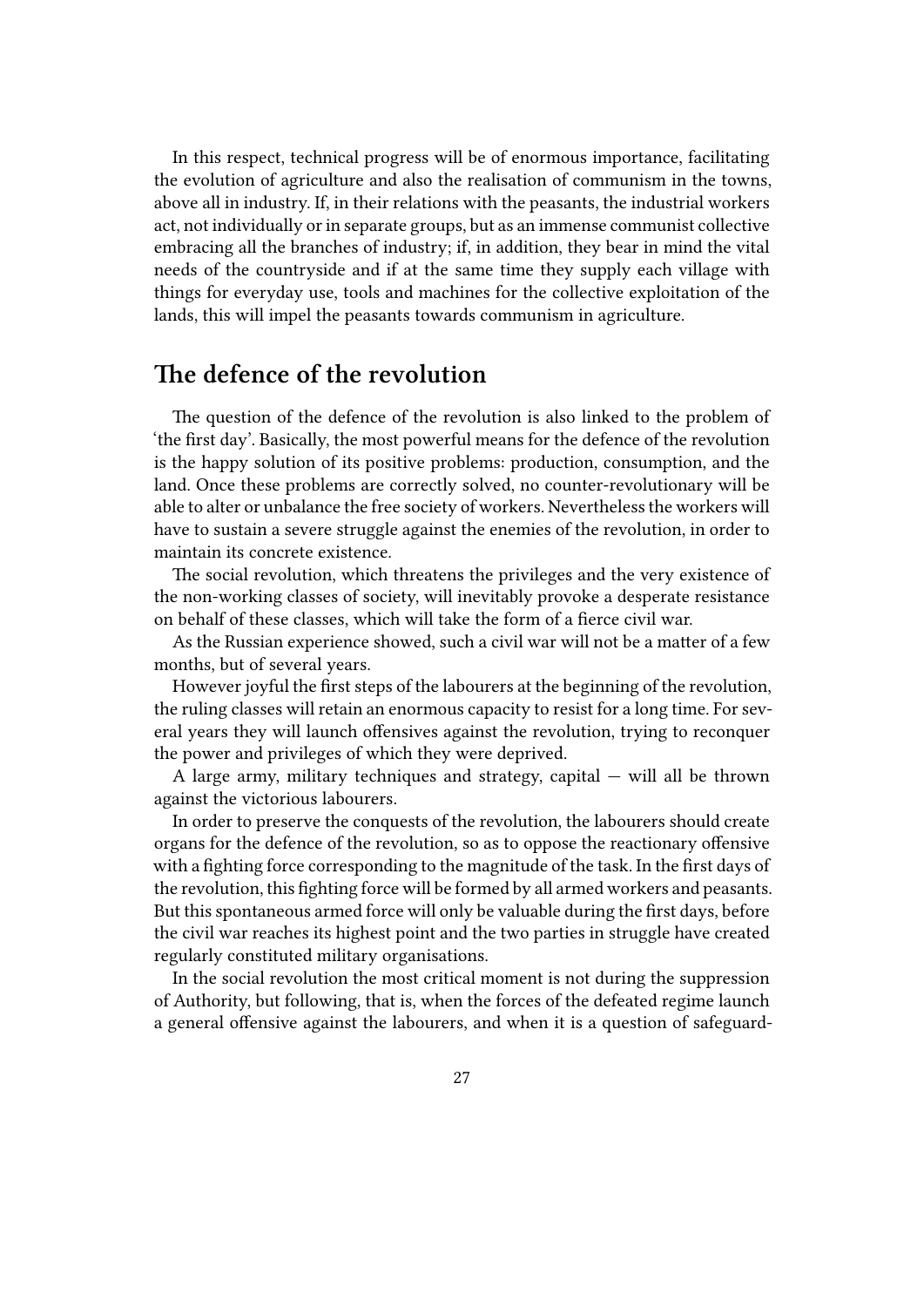ing the conquests under attack. The very character of this offensive, just as the technique and development of the civil war, will oblige the labourers to create determined revolutionary military contingents. The essence and fundamental principles of these formations must be decided in advance. Denying the statist and authoritarian methods of government, we also deny the statist method of organising the military forces of the labourers, in other words the principles of a statist army based on obligatory military service. Consistent with the fundamental positions of libertarian communism, the principle of voluntary service must be the basis of the military formations of labourers. The detachments of insurgent partisans, workers and peasants, which led the military action in the Russian revolution, can be cited as examples of such formations.

However, "voluntary service" and the action of partisans should not be understood in the narrow sense of the word, that is as a struggle of worker and peasant detachments against the local enemy, unco-ordinated by a general plan of operation and each acting on its own responsibility, at its own risk. The action and tactics of the partisans in the period of their complete development should be guided by a common revolutionary strategy.

As in all wars, the civil war cannot be waged by the labourers with success unless they apply the two fundamental principles of all military action: unity in the plan of operations and unity of common command. The most critical moment of the revolution will come when the bourgeoisie march against the revolution in organised force. This critical moment obliges the labourers to adopt these principles of military strategy.

Thus, in view of the necessities imposed by military strategy and also the strategy of the counter-revolution the armed forces of the revolution should inevitably be based on a general revolutionary army with a common command and plan of operations. The following principles form the basis of this army'.

- 1. the class character of the army;
- 2. voluntary service (all coercion will be completely excluded from the work of defending the revolution);
- 3. free revolutionary discipline (self-discipline) (voluntary service and revolutionary self-discipline are perfectly compatible, and give the revolutionary army greater morale than any army of the state);
- 4. the total submission of the revolutionary army to the masses of the workers and peasants as represented by the worker and peasant organisations common throughout the country, established by the masses in the controlling sectors of economic and social life.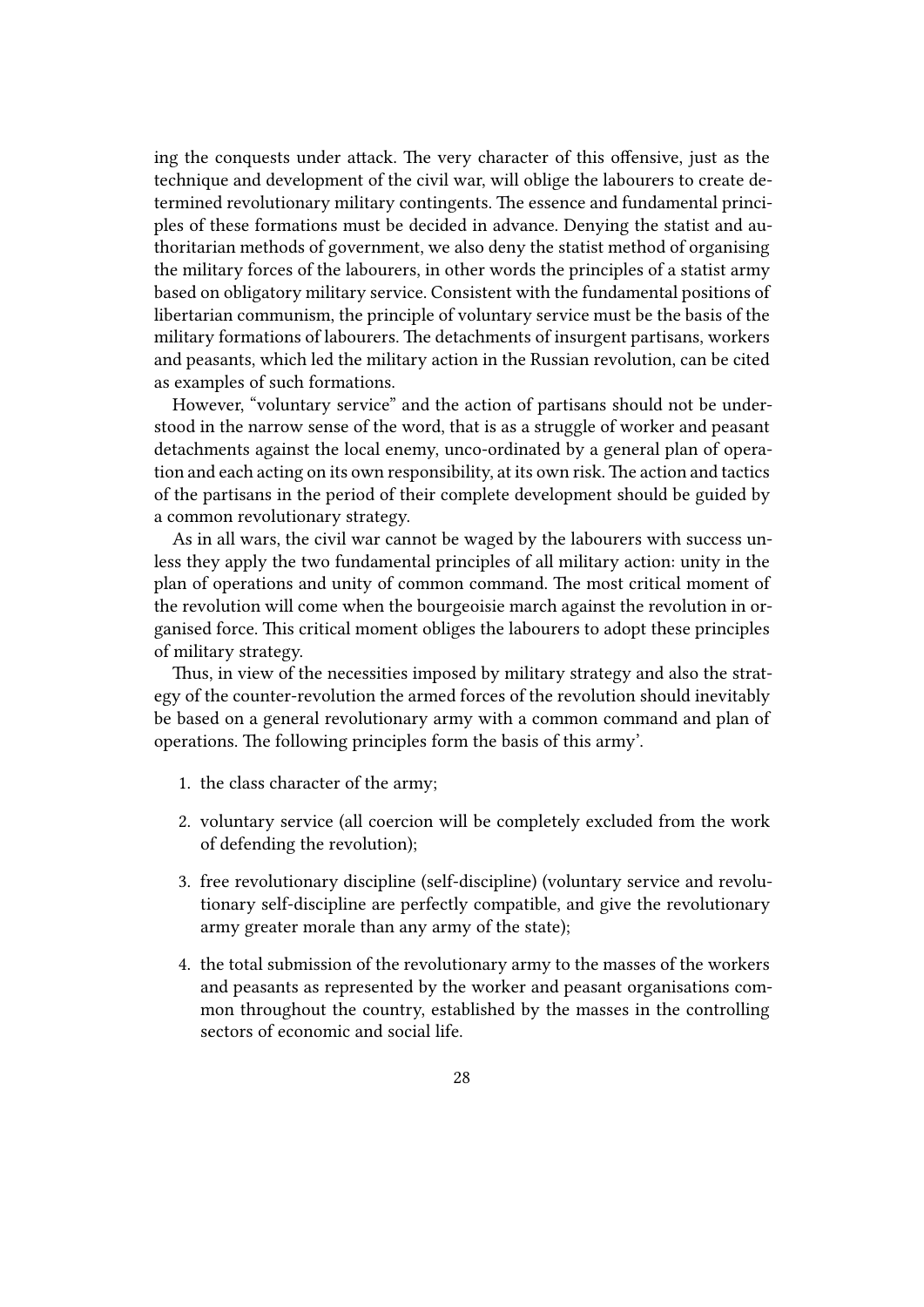In other words, the organ of the defence of the revolution, responsible for combating the counter-revolution. on major military fronts as well as on an internal front (bourgeois plots, preparation for counter-revolutionary action). will be entirely under the jurisdiction of the productive organisations of workers and peasants. to which it will submit, and by which it will receive its political direction.

Note: while it should be conducted in conformity with definite libertarian communist principles, the army itself should not he considered a point of principle. It is but the consequence of military strategy in the revolution, a strategic measure to which the labourers are fatally forced by the very process of the civil war. But this measure must attract attention as from now. It must he carefully studied in order to avoid any irreparable set-backs in the work of protecting and defending the revolution, for set-backs in the civil war could prove disastrous to the outcome of the whole social revolution.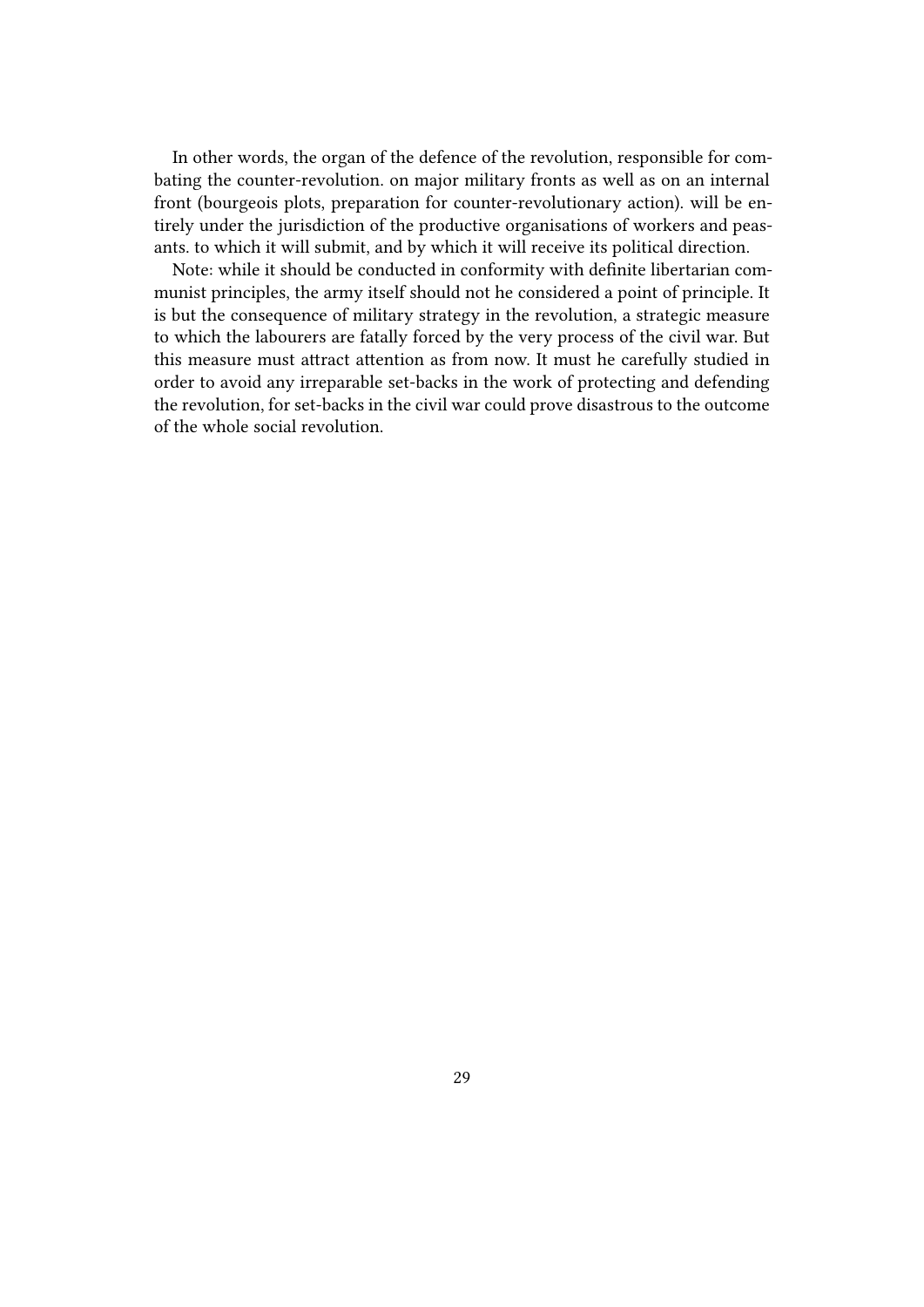# <span id="page-29-0"></span>**Organisational Section**

*The general, constructive positions expressed above constitute the organisational platform of the revolutionary forces of anarchism.*

*This platform, containing a definite tactical and theoretical orientation, appears to be the minimum to which it is necessary and urgent to rally all the militants of the organised anarchist movement.*

Its task is to group around itself all the healthy elements of the anarchist movement into one general organisation, active and agitating on a permanent basis: the General Union of Anarchists. The forces of all anarchist militants should be orientated towards the creation of this organisation.

The fundamental principles of organisation of a General Union of anarchists should be as follows:

#### <span id="page-29-1"></span>**1. Theoretical Unity:**

Theory represents the force which directs the activity of persons and organisations along a defined path towards a determined goal. Naturally it should be common to all the persons and organisations adhering to the General Union. All activity by the General Union, both overall and in its details, should be in perfect concord with the theoretical principles professed by the union.

#### **2. Tactical Unity or the Collective Method of Action:**

In the same way the tactical methods employed by separate members and groups within the Union should be unitary, that is, be in rigorous concord both with each other and with the general theory and tactic of the Union.

A common tactical line in the movement is of decisive importance for the existence of the organisation and the whole movement: it removes the disastrous effect of several tactics in opposition to one another, it concentrates all the forces of the movement, gives them a common direction leading to a fixed objective.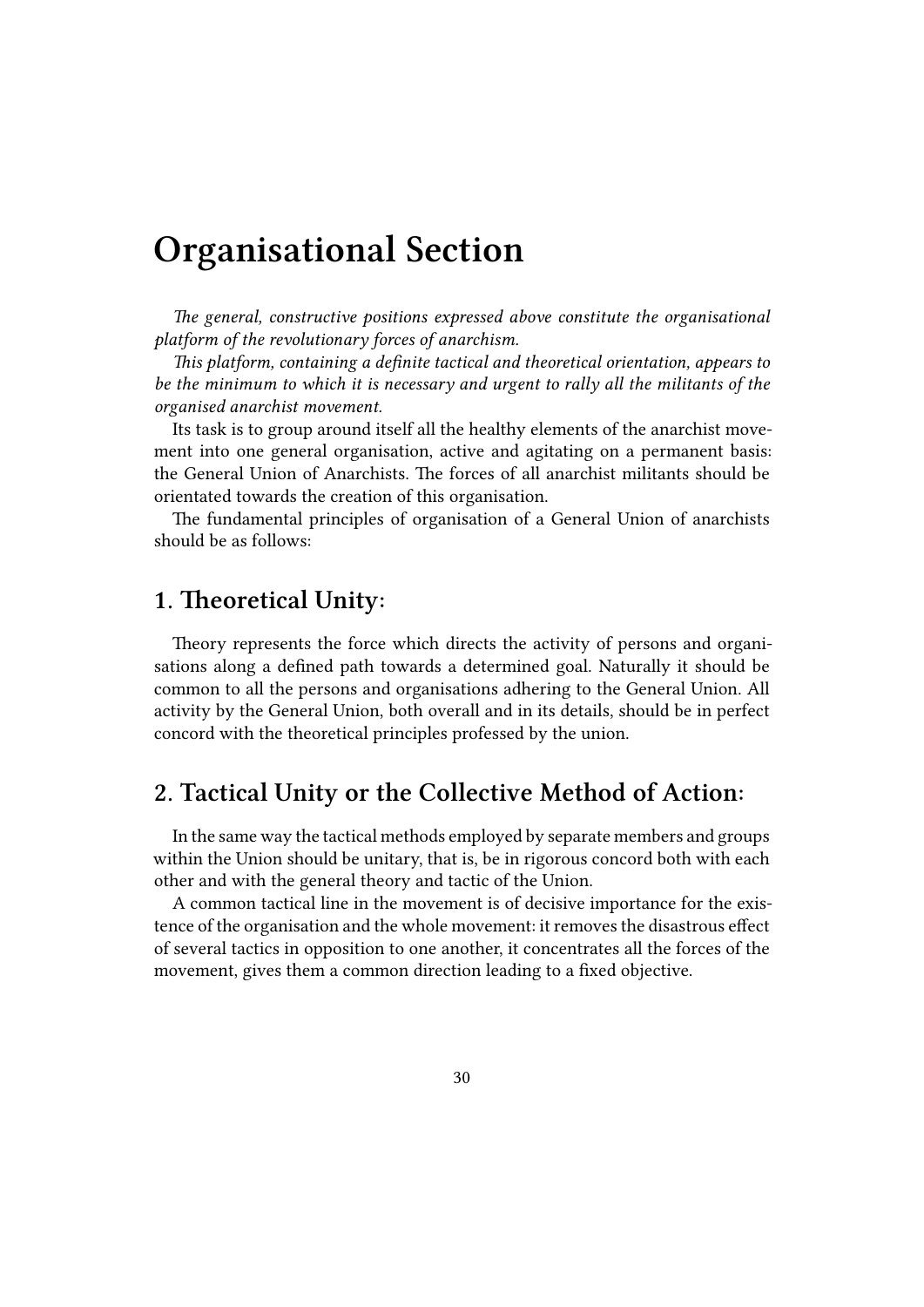## **3. Collective Responsibility:**

The practice of acting on one's personal responsibility should be decisively condemned and rejected in the ranks of the anarchist movement. The areas of revolutionary life, social and political, are above all profoundly collective by nature. Social revolutionary activity in these areas cannot be based on the personal responsibility of individual militants.

The executive organ of the general anarchist movement, the Anarchist Union, taking a firm line against the tactic of irresponsible individualism, introduces in its ranks the principle of collective responsibility: the entire Union will be responsible for the political and revolutionary activity of each member; in the same way, each member will be responsible for the political and revolutionary activity of the Union as a whole.

### **4. Federalism:**

Anarchism has always denied centralised organisation, both in the area of the social life of the masses and in its political action. The centralised system relies on the diminution of the critical spirit, initiative and independence of each individual and on the blind submission of the masses to the 'centre'.The natural and inevitable consequences of this system are the enslavement and mechanisation of social life and the life of the organisation.

Against centralism, anarchism has always professed and defended the principle of federalism, which reconciles the independence and initiative of individuals and the organisation with service to the common cause.

In reconciling the idea of the independence and high degree of rights of each individual with the service of social needs and necessities, federalism opens the doors to every healthy manifestation of the faculties of every individual.

But quite often, the federalist principle has been deformed in anarchist ranks: it has too often been understood as the right, above all, to manifest one's 'ego', without obligation to account for duties as regards the organisation.

This false interpretation disorganised our movement in the past. It is time to put an end to it in a firm and irreversible manner.

Federation signifies the free agreement of individuals and organisations to work collectively towards common objectives.

However, such an agreement and the federal union based on it, will only become reality, rather than fiction or illusion, on the conditions sine qua non that all the participants in the agreement and the Union fulfil most completely the duties undertaken, and conform to communal decisions. In a social project, however vast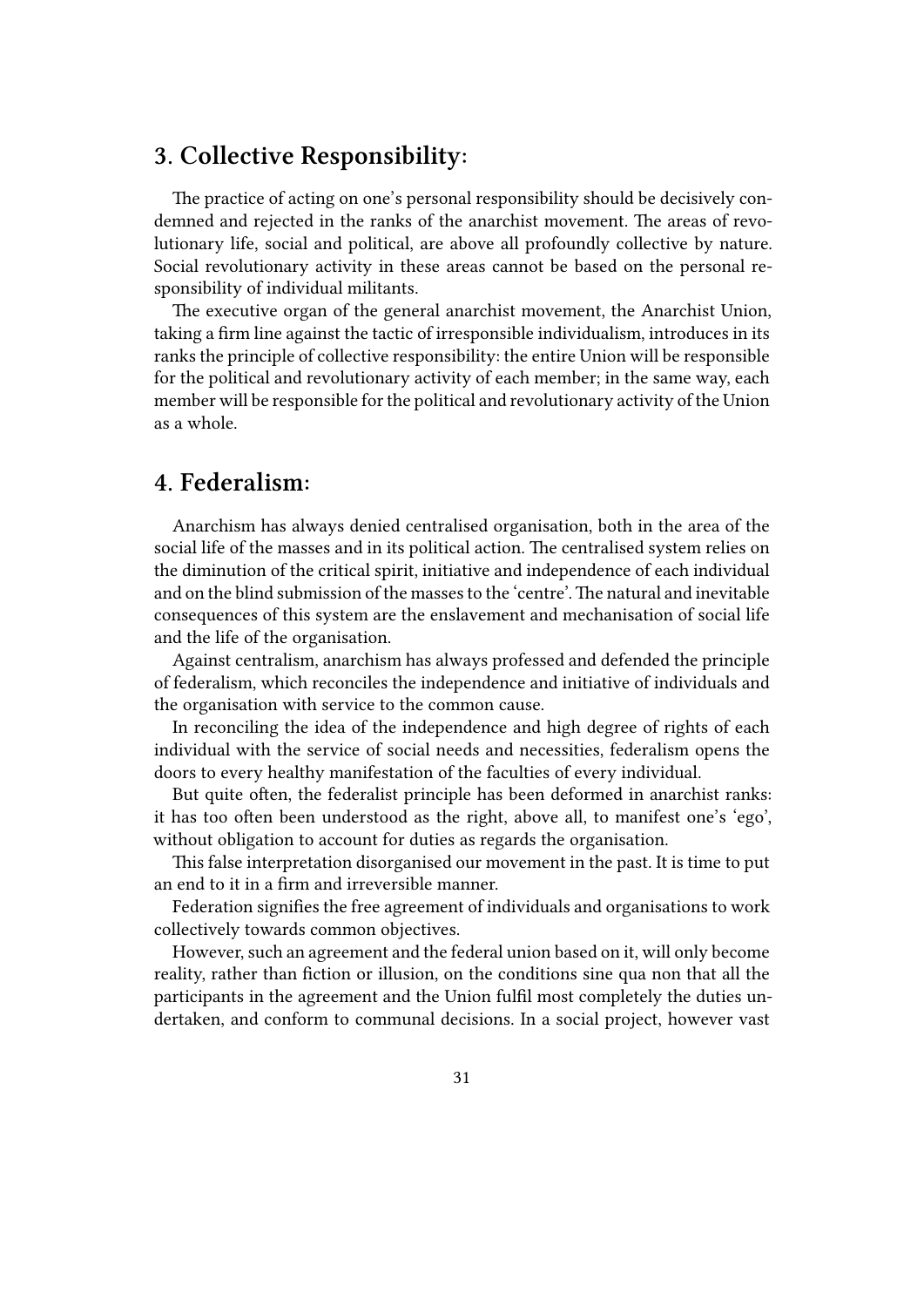the federalist basis on which it is built, there can be no decisions without their execution. It is even less admissible in an anarchist organisation, which exclusively takes on obligations with regard to the workers and their social revolution. Consequently, the federalist type of anarchist organisation, while recognising each member's rights to independence, free opinion, individual liberty and initiative, requires each member to undertake fixed organisation duties, and demands execution of communal decisions.

On this condition alone will the federalist principle find life, and the anarchist organisation function correctly, and steer itself towards the defined objective.

The idea of the General Union of Anarchists poses the problem of the coordination and concurrence of the activities of all the forces of the anarchist movement.

Every organisation adhering to the Union represents a vital cell of the common organism. Every cell should have its secretariat, executing and guiding theoretically the political and technical work of the organisation.

With a view to the co-ordination of the activity of all the Union's adherent organisation, a special organ will be created: the executive committee of the Union. The committee will be in charge of the following functions: the execution of decisions taken by the Union with which it is entrusted; the theoretical and organisational orientation of the activity of isolated organisations consistent with the theoretical positions and the general tactical line of the Union; the monitoring of the general state of the movement; the maintenance of working and organisational links between all the organisations in the Union; and with other organisations.

The rights, responsibilities and practical tasks of the executive committee are fixed by the congress of the Union.

The General Union of Anarchists has a concrete and determined goal. In the name of the success of the social revolution it must above all attract and absorb the most revolutionary and strongly critical elements among the workers and peasants.

Extolling the social revolution, and further, being an anti-authoritarian organisation which aspires to the abolition of class society, the General Union of Anarchists depends equally on the two fundamental classes of society: the workers and the peasants. It lays equal stress on the work of emancipating these two classes.

As regards the workers trade unions and revolutionary organisations in the towns, the General Union of Anarchists will have to devote all its efforts to becoming their pioneer and their theoretical guide.

It adopts the same tasks with regard to the exploited peasant masses. As bases playing the same role as the revolutionary workers' trade unions, the Union strives to realise a network of revolutionary peasant economic organisations, furthermore, a specific peasants' union, founded on anti-authoritarian principles.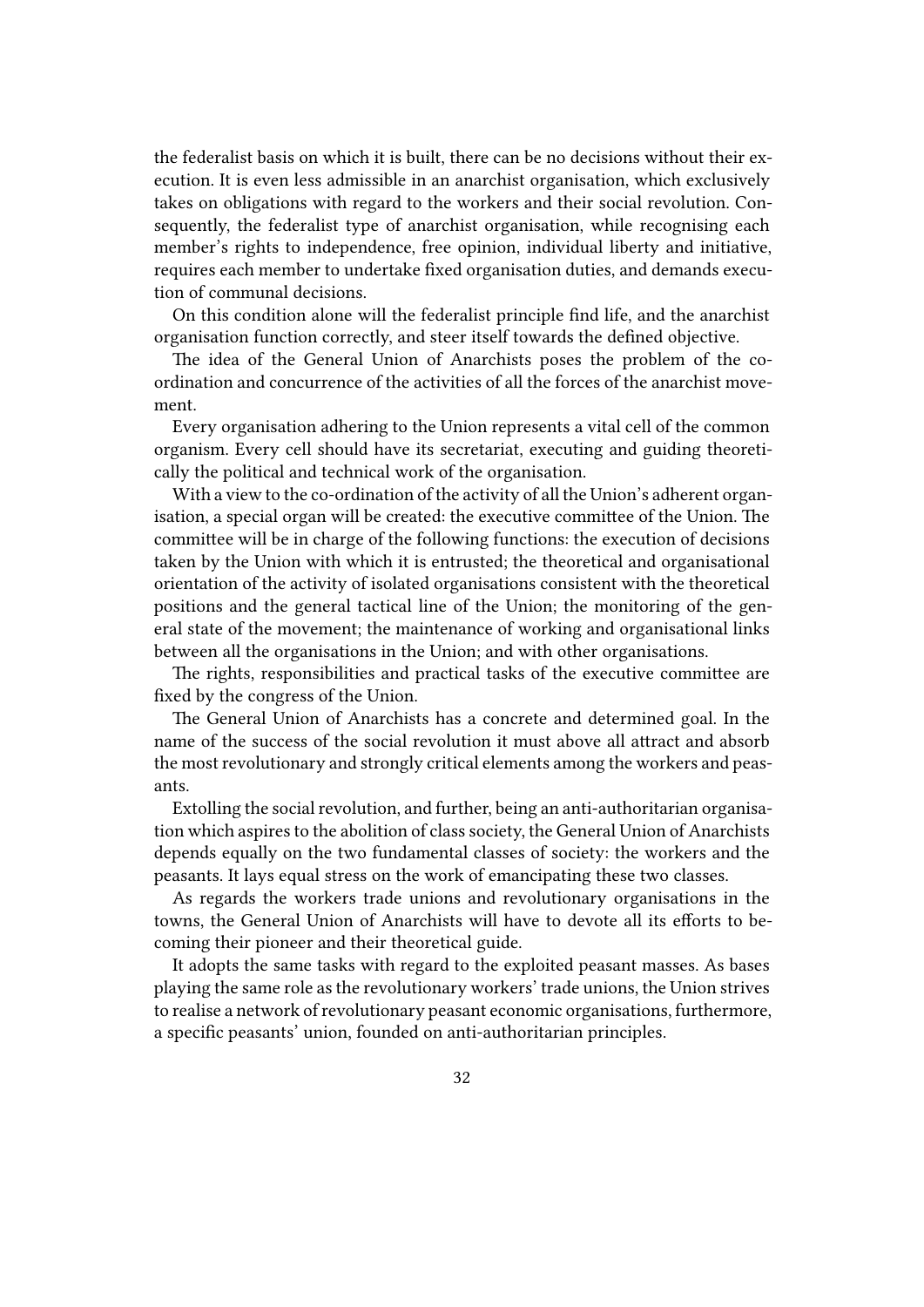Born out of the mass of the labour people, the General Union must take part in all the manifestations of their life, bringing to them on every occasion the spirit of organisation, perseverance and offensive. Only in this way can it fulfil its task, its theoretical and historical mission in the social revolution of labour, and become the organised vanguard of their emancipating process.

Nestor Mhakno, Ida Mett, Piotr Archinov, Valevsky, Linsky 1926